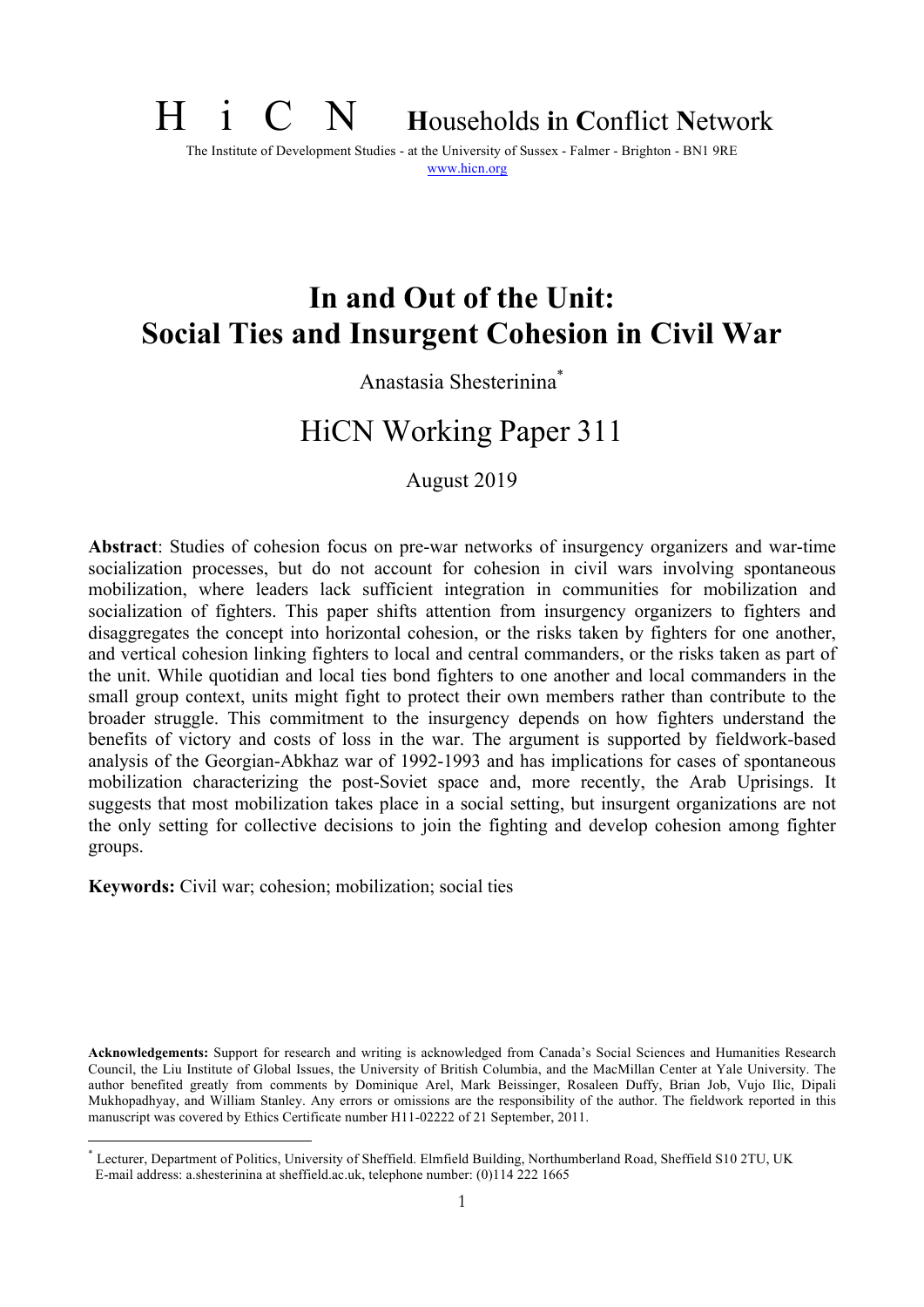#### **Introduction**

How do insurgent organizations persist in the conditions of power asymmetry against state forces? The literature on civil war has identified a number of internal and external factors associated with sustaining rebellion. Studies have analyzed internal pre-war sources of insurgent survival and success, including pre-existing social networks (Petersen 2001; Parkinson 2013; Staniland 2014) and development of skills related to preceding state repression (Finkel 2015), and endogenous, in-conflict processes (Kalyvas 2006) of military socialization (Wood 2008), participation in violence as part of the group (Cohen 2013), and transformation of identities in the course of civil war (Wood 2003; Fujii 2009). The importance of external patron support (Weinstein 2007) and foreign fighter participation (Malet 2013) has as well been demonstrated. The effects of these factors on sustaining rebellion have been linked to structural integrity of and cohesion in insurgent organizations (Kenny 2010) and contrasted with organizational fragmentation (Bakke et al. 2012; Christia 2012; Cunningham et al. 2012), lack of discipline (Johnston 2008), and desertion (McLauchlin 2015).

However, the sources of cohesion are still poorly understood. If pre-war capacity generates cohesion, how do we account for cohesion in armed struggles involving spontaneous mobilization, beyond that organized by insurgent leaders, and in groups that shift in their sociostructural basis in the war, including with external support? If cohesion is related to in-conflict processes, how do we explain cohesion in the context of limited time and resources for fighter socialization and in groups whose war-time losses should breed disorganization? These conditions have marked the wars that grew out of mobilization during the fall of the Soviet Union (Beissinger 2002) and, more recently, the Arab Uprisings (Baczko et al. 2016), but are not fully accounted for in the civil war literature.

I argue that the common focus on insurgent leader ties to each other and local communities (Staniland 2014) and quotidian ties linking participants in the rebellion (Parkinson 2013) overlooks fighter ties to local commanders critical for what I call Type I, or small group cohesion. Yet, small groups, a focus of military studies of cohesion (Shils and Janowitz 1948), may fight to protect their own members, rather than contribute to the broader struggle. This commitment to the insurgency, or Type II cohesion, depends on how fighters understand the benefits of victory and costs of loss in the war based on their collective experiences of conflict and violence. Without an understanding of the salience of success, fighters have little basis to risk their lives beyond the small group survival, in attainment of top-level command. This argument shifts the focus to the fighter and disaggregates the concept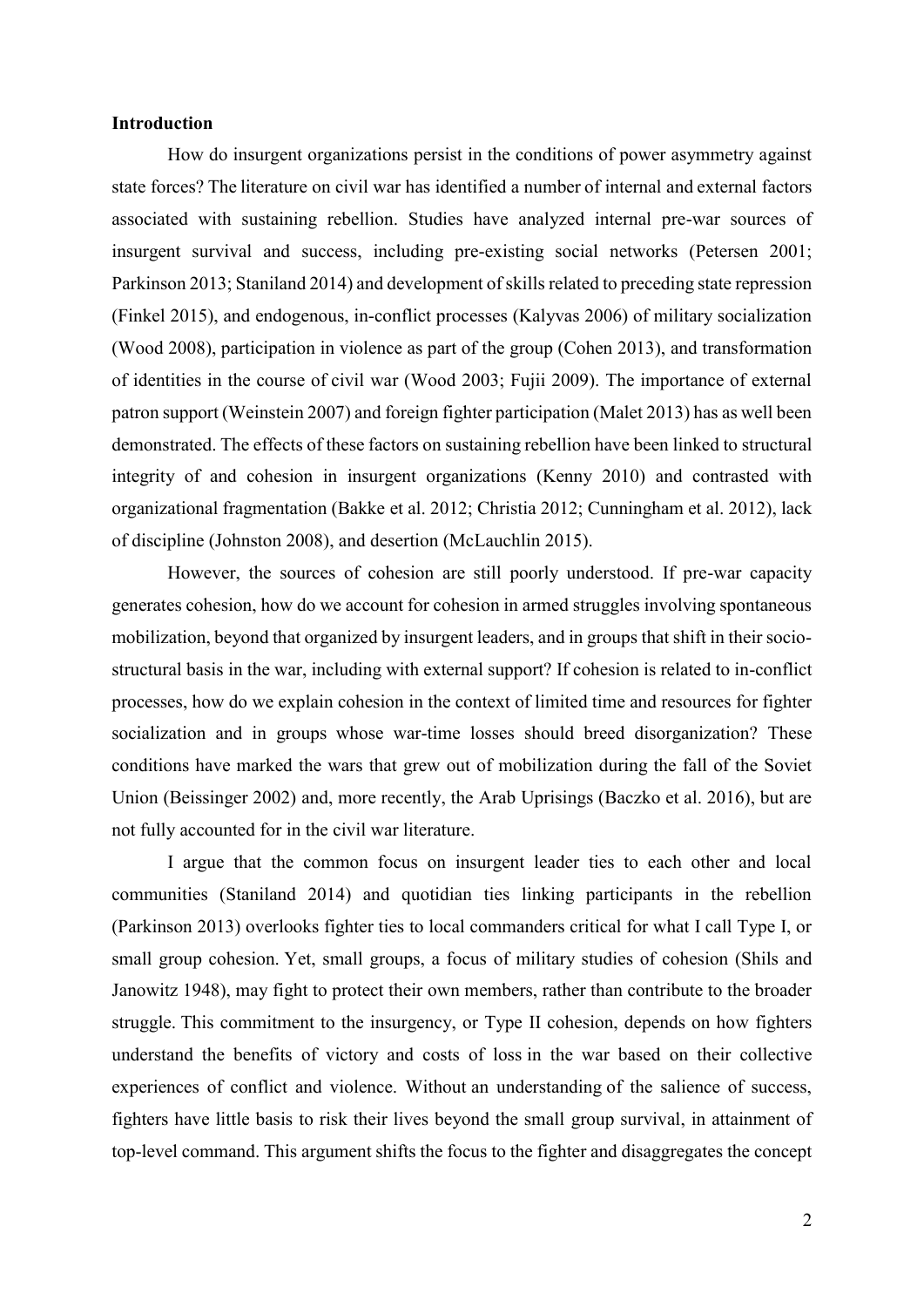of cohesion, as its sources among fighters and between fighters and commanders in the small group context differ from those of fighter commitment to the broader struggle.

I develop this argument by analyzing the formation of the Abkhaz army over the Georgian-Abkhaz war of 1992-1993. Fragmented but well-armed, the troops of the Georgian State Council surrounded Abkhazia at the beginning of the war. The armed and unarmed groups that formed in response on the Abkhaz side were based on three forms of social ties: quotidian, micro-level family and friendship ties; ties to local, meso-level leaders, such as city, town, and village administration authorities, members of the pre-war organizations of the Abkhaz social movement, and respected neighborhood figures, especially the elders; and ties with formal, macro-level Abkhaz institutions, above all the Special Regiment of the Internal Forces (SRIF), which was established by the Abkhaz government as the Soviet armed structures collapsed in the early 1990s and recruited reservists and regular soldiers for military service prior to the war.

While the initial mobilization on the Abkhaz side followed these micro-, meso-, and macro-level ties, small groups that emerged as a result joined efforts to resist the Georgian advance toward key cities—Sukhum/i in the east and Gagra in the west. As these cities and most of Abkhazia fell to the Georgian side, further organization of the Abkhaz force was led from the Gudauta headquarters in the Abkhaz-controlled territory. Defined by strong local community ties, the initial small groups formed the basis of military units in the emergent Abkhaz army. This socio-structural basis bonded fighters to one another and their local commanders, while pre-war experiences of Georgianization and war-time violence shaped the understanding of the salience of Abkhaz success and detrimental consequences to the Abkhaz group if the Abkhaz were to lose the war. These elements sustained insurgent Abkhaz cohesion, despite fighter movement between units and failed military operations, as fighters risked their lives for one another, their local commanders, and the battles understood as particularly important for the broader struggle—the indicators of cohesion introduced in this study.

The study of the emergence and transformation of the Abkhaz force is based on immersive fieldwork conducted over 2010-2013 in Abkhazia, Georgia, and Russia. I draw on 180 interviews with participants and non-participants in the Abkhaz war effort and extensive secondary materials, which allow me to trace the social network basis of the Abkhaz army. This analysis suggests that understanding how fighters see themselves in relation to other members of their fighter unit and the broader armed struggle is central to the explanation of cohesion and related insurgent survival and success in the context of fighting against stronger state forces. It shows that while external support adds to the military resources, it is the internal structure of armed groups that sustains rebellion.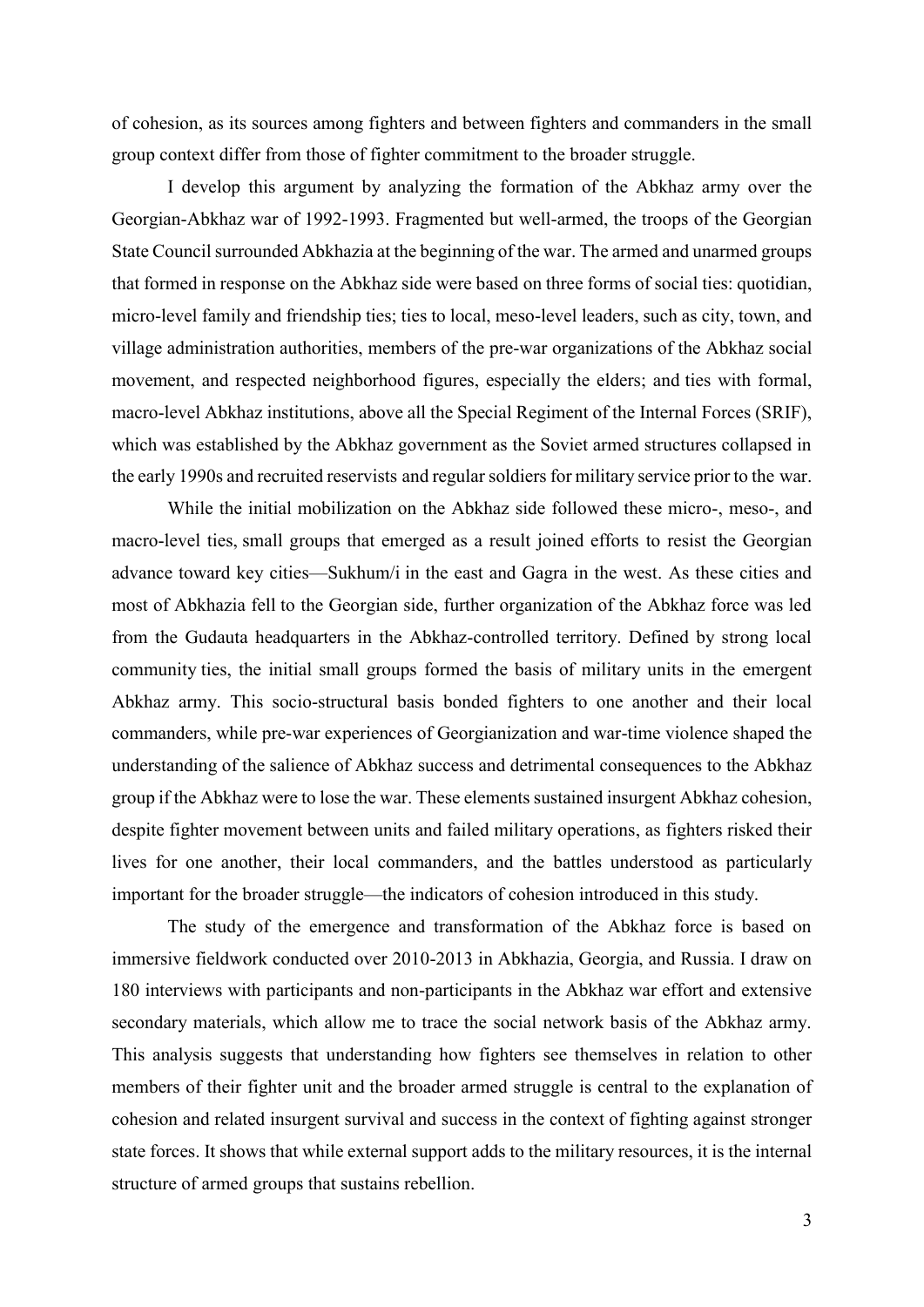The following sections, first, outline the puzzle of Abkhaz victory in the Georgian-Abkhaz war and my research design. I then turn to the effects of social ties and collective understandings of the war on cohesion in armed groups and look closely at the case of the emergent Abkhaz army. I conclude with implications of this analysis for studies of insurgent survival and success.

#### **The Puzzle of Insurgent Survival and Success**

On August 14, 1992, the nascent army of Georgia's State Council, the National Guard, and the paramilitary Mkhedrioni (*horsemen*) entered Abkhazia from its administrative border along the Ingur/i River and advanced toward the capital, Sukhum/i. The troops were equipped with tanks and artillery and supported from air: "helicopters were shooting at the building of the High Council [in Sukhum/i] from various directions, aiming at the flag" (Interview 118, Sukhumi, Fall 2011). The next day, the Georgian marines landed in Gantiadi/Tsandrypsh in Abkhazia's west.<sup>1</sup> Joined by the locals, they took control of Abkhazia's border with Russia and moved to the regional center, Gagra.

The Georgian side was a collection of regular and irregular units and local supporters rather than an effective army (Darchiashvili 2003; Driscoll 2015). But given its preponderance of force—the armaments Georgia inherited from the Soviet Union<sup>2</sup> and the clear advantage in manpower,<sup>3</sup>—the Abkhaz resistance was not expected.<sup>4</sup> "Convinced of the military superiority of the Georgian troops, [the Georgian leadership] hoped to crush the numerically inferior Abkhazians in a 'small victorious war'" (Coppieters 2000, 25). Indeed, Abkhazia was encircled in the span of a day, with Sukhum/i and Gagra seized by August 18 (Pachulia 2010, 28). Nonetheless, the Abkhaz mobilized in response and formed an army during the war, which in a little over a year ended in the Georgian defeat and displacement of most all Georgian population from Abkhazia (Trier et al. 2010, 21).

The victory of the emergent Abkhaz army in the Georgian-Abkhaz war of 1992-1993 high-lights the puzzle of insurgent survival and success against superior state forces. As Arreguín-Toft (2005, 5, emphasis in original) finds, "states have *lost* nearly 30 percent of all conflicts in which they out-powered their adversaries… [and] have been losing such fights more and more often over time [between 1800 and 2003]." Kalyvas and Balcells (2010, 1397)

<sup>&</sup>lt;sup>1</sup> Estimates of Georgia's forces vary from 1,000 to 5,000 troops and 250 to 1,000 marines (Lezhava 1999, 102; Baev 2003, 138; Pachulija 2010, 27, 77).

<sup>&</sup>lt;sup>2</sup> The May15, 1992, Tashkent Agreement transferred Soviet weapons in the Transcaucasus to Georgia (Zverev 1996, part 4; Zürcher et al. 2005, 272).

<sup>&</sup>lt;sup>3</sup> The 240,000 Georgian population of Abkhazia (in 1989) greatly outnumbered the 93,000 Abkhaz (Trier et al. 2010). The troops from Georgia proper added to this advantage.

<sup>&</sup>lt;sup>4</sup> "A group with the structural characteristics... of the Abkhaz" should not have mobilized (Beissinger 2002, 222).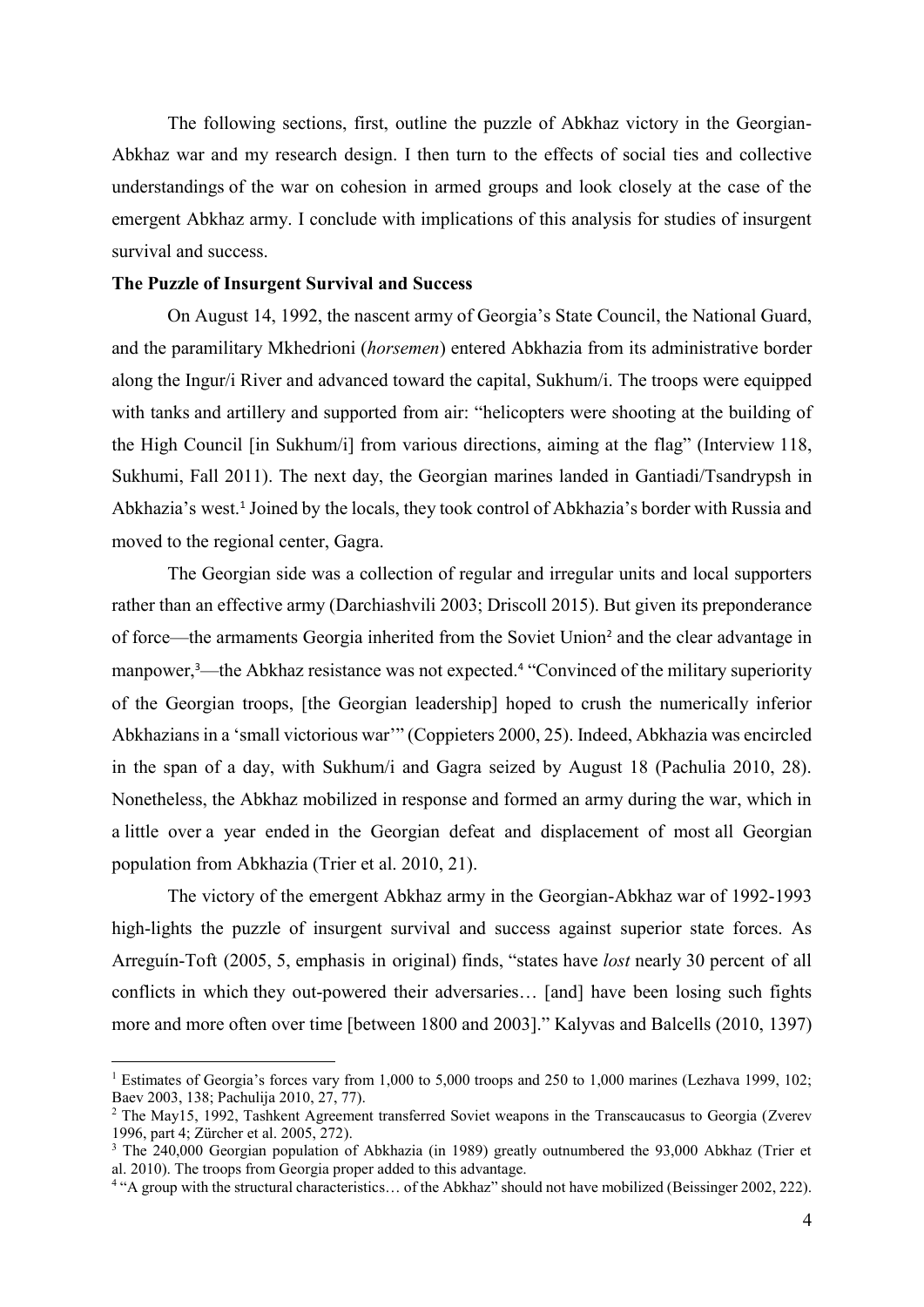argue that the technology of warfare may explain this discrepancy: "strong rebels directly confronting strong governments should have a better chance to win victories compared to weak rebels indirectly fighting strong governments; hence, conventional civil wars ought to produce more victories for rebels compared to irregular wars." However, the Georgian-Abkhaz war was not conventional—characterized by battles, front-lines, and heavy weaponry on both sides across time and space. Early fighting involved irregular, poorly armed Abkhaz groups in both the east and west of Abkhazia and guerrilla warfare continued in the east until the end of the war. As fighters in the west of Abkhazia recall, "people without arms began organizing into groups in their villages" at the war onset (Interview 36, Pitsunda, Fall 2011). "We conducted a subversive guerrilla war," eastern fighters report guerrilla activity during the war, "[c]arried out sudden sorties against Georgian units" (Interview in Khodzhaa 2009, 726).

Moreover, the Abkhaz remained a relatively weaker actor in the course of the war, observed in the failed attacks on Sukhum/i in October, 1992, January, and March, 1993. External support has been seen as core to the Abkhaz survival and success. "The key factors determining the outcome of the war were to be found outside Abkhazia," Baev (2003, 139) argues, referring to military support provided by Russia and foreign fighters who joined the Abkhaz, mainly from the North Caucasus. Yet, both sides had external support. Georgia took over most Soviet weapons in the Transcaucasus, unmatched by the Abkhaz access to arms (Chirikba 1998, 51; Baev 2003, 139; Zürcher 2007, 141). The Russian support was not straightforward, as different branches of the government and military shifted support (Trenin 1996; Zverev 1996). As a fighter says, "with some weapons they helped us, others we just took, yet others they sold to us" (Interview 81, Gagra, Fall 2011). While the Abkhaz gained tactical advantage from participation of Russian commanders and well-trained, particularly Chechen, units, the Georgian side exceeded the Abkhaz numerically, added by "mercenaries from West Ukraine, the Baltics" during the war (Interview 44, Pitsunda, Fall 2011; Zverev 1996, part 4).

Neither of these external factors explain how a population unprepared for a disproportionate advance transformed into a functioning army able to retain its fighters in the course of fighting<sup>5</sup> and achieve military victories against superior state forces. The analysis of the internal structure—the character of participation in pre-war inter-group conflict, the social bases of groups that emerged in the initial war-time mobilization, and the ways in which these groups were adapted for further war organization—can help explain the ability to sustain rebellion in the unlikely conditions of success.

<sup>&</sup>lt;sup>5</sup> Cohesion is closely related to retention of fighters in the war. On retention, see Gates (2002).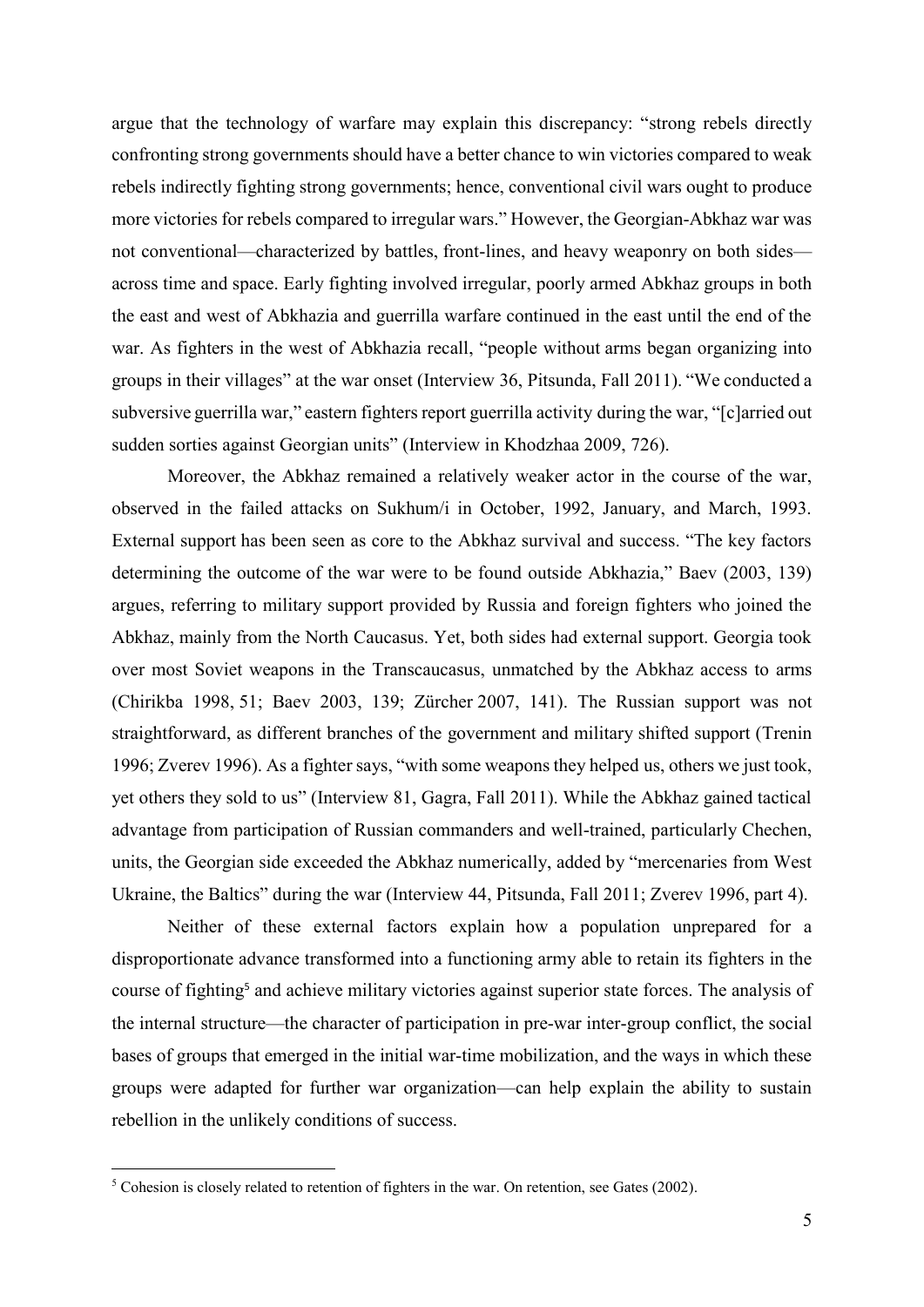#### **Research Design**

The data on which this analysis is based include 180 semi-structured interviews collected in Abkhazia (see Appendix 1) and Georgia and Russia (see Appendix 2) and archival and secondary materials used for triangulation. The interviews were conducted in four locales in the west and east of Abkhazia, to capture the differences in the transformation of the Abkhaz force during the war in the areas under Abkhaz and Georgian territorial control respectively (see Figure 1 below). While the Georgian forces established control over western and eastern parts of the territory by August 18, leaving central Abkhazia under Abkhaz control, with the headquarters in Gudauta, this picture of territorial control shifted in the course of the war. The Abkhaz were successful in their operation to retake the major western city of Gagra and its surrounding territory, gaining access to the border with Russia, in October. The Abkhaz army formation formally began in Abkhazia's west thereafter and communication challenges remained between central command and the east, characterized by the Georgian and contested control, for the duration of the war.

This local-level variation can help establish how initial mobilization groups emerge and are incorporated into expanding armed structures and how pre-war experiences of conflict are invoked in the course of fighting to influence cohesion in structurally distinct locales. The interviews across the locales were structured to capture these differences by looking closely at individual mobilization trajectories, including participation in pre-war demonstrations, referenda, and inter-group clashes, initial responses to the Georgian advance in August, 1992, and fighting as part of the Abkhaz army. Respondents included fighters in combat and support roles who mobilized spontaneously at the war onset or had been recruited into the Abkhaz armed structure (SRIF) before the war. Representation of these groups was important, as levels of cohesion could be different among combatants with distinct prior military experience and individuals in the support apparatus. The presentation of data on these patterns is abstracted in this paper to protect respondents in an ongoing way (Fujii 2012).

I pursued a number of strategies to address issues of memory and endogeneity of responses to war-time processes and post-war loyalties (Wood 2006). I sought respondents with diverse pre- and post-war backgrounds to prevent homogeneity of responses due to political affinity. Participant observation in private, public, and organizational settings, including speeches, remarks, rumors, and the social composition of daily activities, war-related events, and meetings of veterans and mothers associations, helped develop probes for the interviews, cross-check responses, and verify the socio-structural basis of mobilization. I used archival materials on pre-war mobilization and secondary interview archives collected by other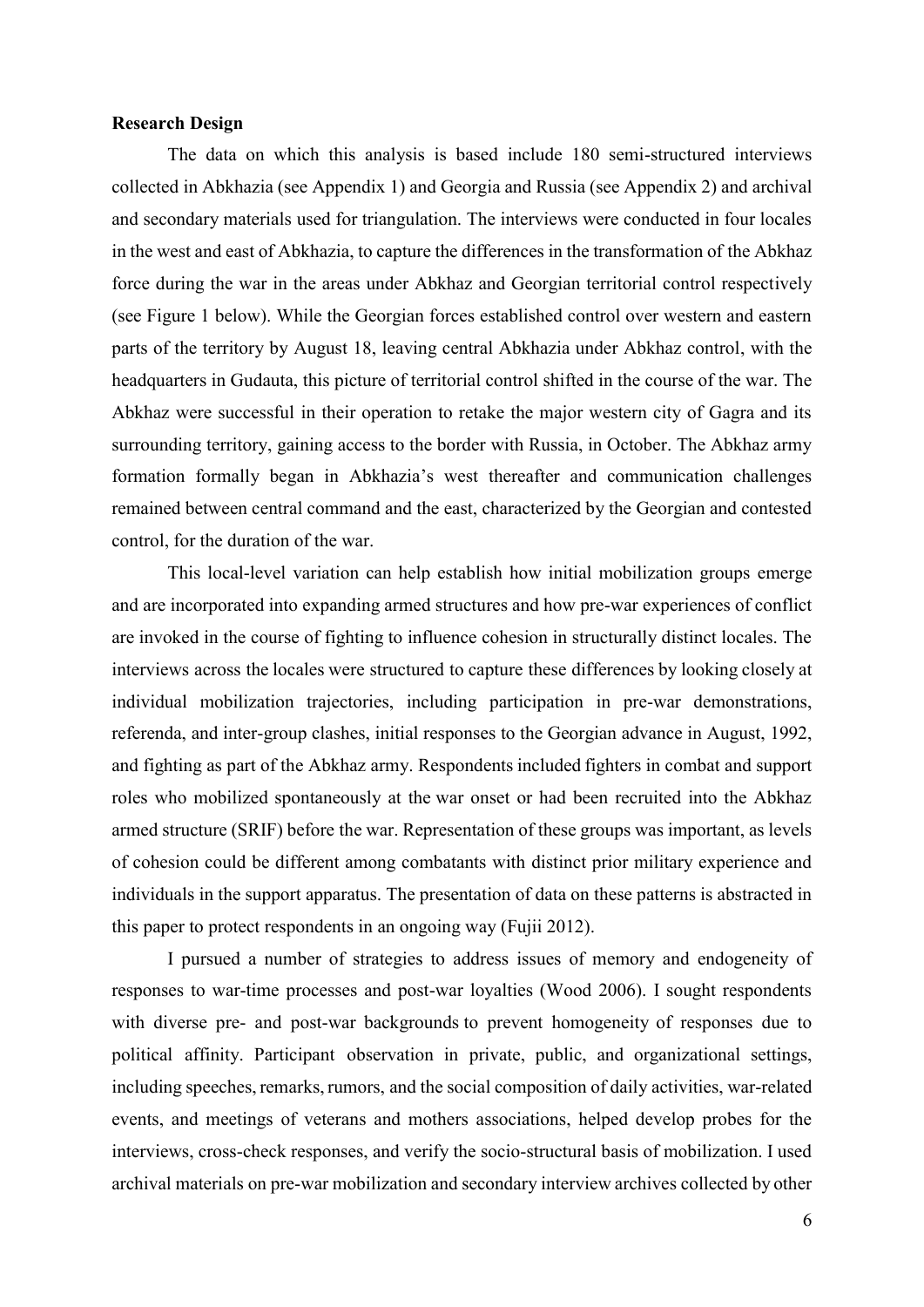

Figure 1. Field Sites: Territorial Control in the Georgian-Abkhaz War of 1992-1993

Source: Based on UN map of Georgia, August 2004

researchers, especially on war-time mobilization in the east, to support my findings (Khodzhaa 2003, 2009). The rich data that emerged from my fieldwork capture detailed individual trajectories as they are situated in their socio-historical context.

#### **Disaggregating Cohesion: Fighters, Commanders, and the Broader Struggle**

How did the small, initially poorly armed Abkhaz population manage to win the war against the stronger Georgian state? While the Russian and foreign fighter support strengthened both sides, adding to the existing military and numerical advantage of the Georgian side and enabling the early Abkhaz successes in the war, the actors were differentiated by the level of cohesion in their troops. The Georgian "troops were so illdisciplined that the Abkhazian victory… should have come as no surprise," Billingsley (2013, 155) argues. <sup>6</sup> In contrast, "Abkhazian units… were filled with outside volunteers but still managed to be much more cohesive. Though outnumbered, they were able to find common cause and make better use of their limited resources" (147).

What were the sources of Abkhaz cohesion? We seem to know better what cohesion is not in civil war contexts, namely, it is not social disintegration, associated with desertion and surrender (McLauchlin 2015; Shils and Janowitz 1948, 282). Instead, it is related to control

<sup>6</sup> Georgian cohesion is beyond the scope of this paper. On the contrast between the troops, see also Coppieters (2000, 25) and Zurcher (2007, 138). On Georgia's forces, see Darchiashvili (2003) and Driscoll (2015).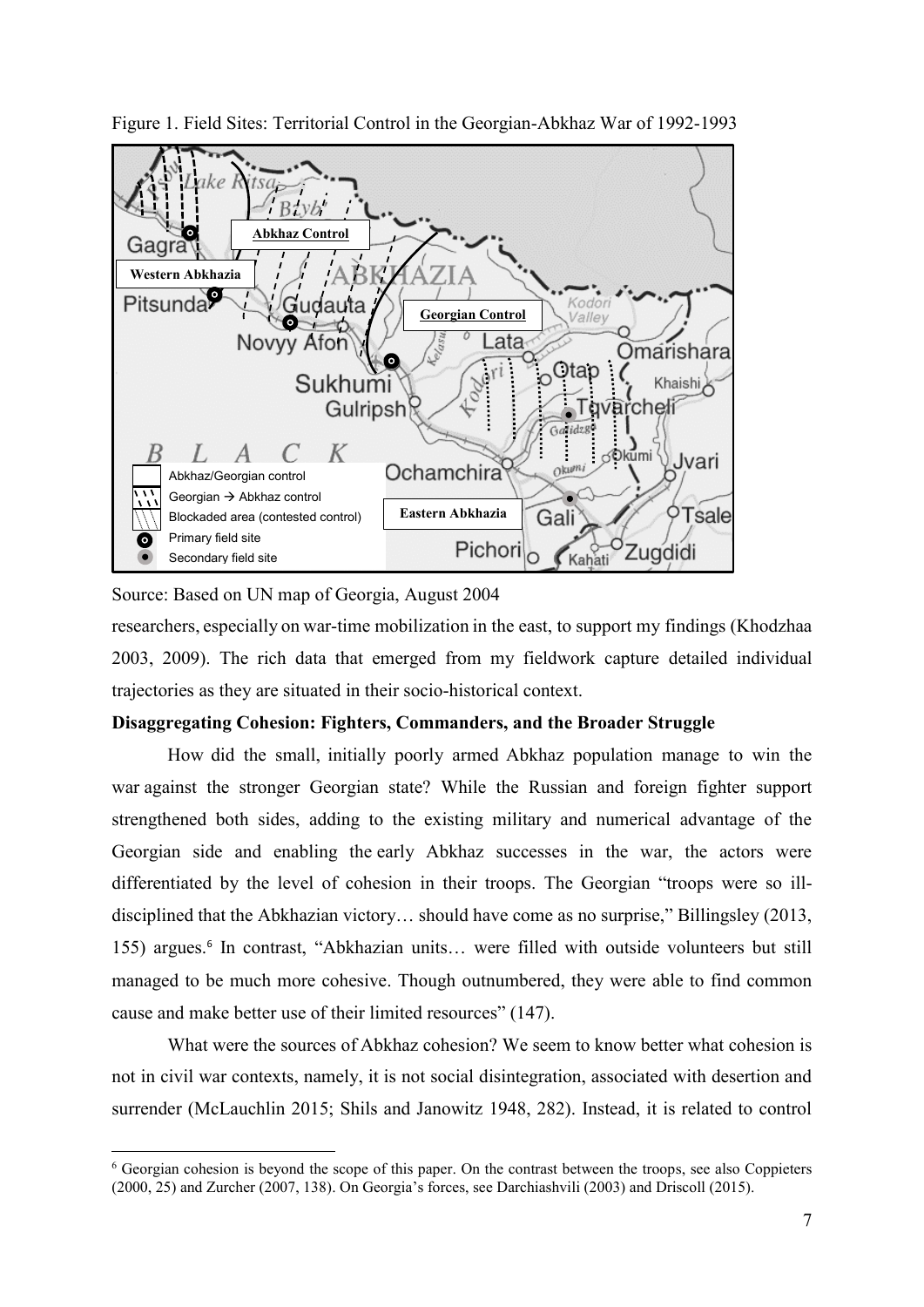(Pearlman 2011). Thus, Staniland (2014) defines cohesive insurgent organizations by their ability to establish central and local control. On the one hand, "robust central control coordinates its strategy and retains the loyalty and unity of its key leaders" (5). On the other hand, "[s]trong local control processes involve reliable, consistent obedience from foot soldiers and low-ranking commanders… even in risky and dangerous environments where central leaders cannot easily monitor or punish local units" (6). The sources of organizational—what I call Type II—cohesion lie in the pre-existing social bases of insurgent organizations, or "horizontal ties between organizers and vertical ties between organizers and local communities" (9). Focused on the structures of social interaction that link central, macro-level leaders to one another and the pool of fighters in civil war, this theory is based on a top-down mobilization process. Here, I focus on vertical ties between local, meso-level leaders and fighters and quotidian, micro-level horizontal ties within communities—what I call Type I, or small group cohesion (see Table 1 below).

As we shift the focus of cohesion from the insurgent organizer to the fighter in her social environment and disaggregate the concept of cohesion, a cohesive organization can be defined by horizontal, within-unit cohesion reflected in the risks taken by members of fighter units for one another and two-tiered vertical cohesion linking fighters to local-level commanders and to broader goals of the insurgency reflected in the risks taken as part of and outside the unit in attainment of top-level commands. I use the risks that fighters take for one another as an indicator of small group cohesion drawing on McLaughlin's (2015, 669) argument that "directly signaling a commitment to the armed group matters most for building inter-combatant trust." While McLaughlin focuses on voluntary recruitment to decipher costly signals of a willingness to fight, I focus on risk-taking in the course of fighting as an instance of direct signaling in the dangerous conditions of civil war.

Overall, the notion of cohesion that emerges from this analysis resonates with the standard model of cohesion developed in military studies (Siebold 2007), where cohesion

consists of four related, interacting components based on different structural relationships: peer (horizontal), leader (vertical), organizational, and institutional bonding. Peer or horizontal bonding is among members at the same military hierarchical level (e.g., squad or group members). Leader or vertical bonding is between those at different levels (e.g., between squad or group members and their leaders). Peer and leader bonding within a small group (e.g., a platoon) together compose primary group cohesion. Organizational bonding is between personnel and their next higher organizations (e.g., company and battalion), and institutional bonding is between personnel and their military branch (e.g., the Army).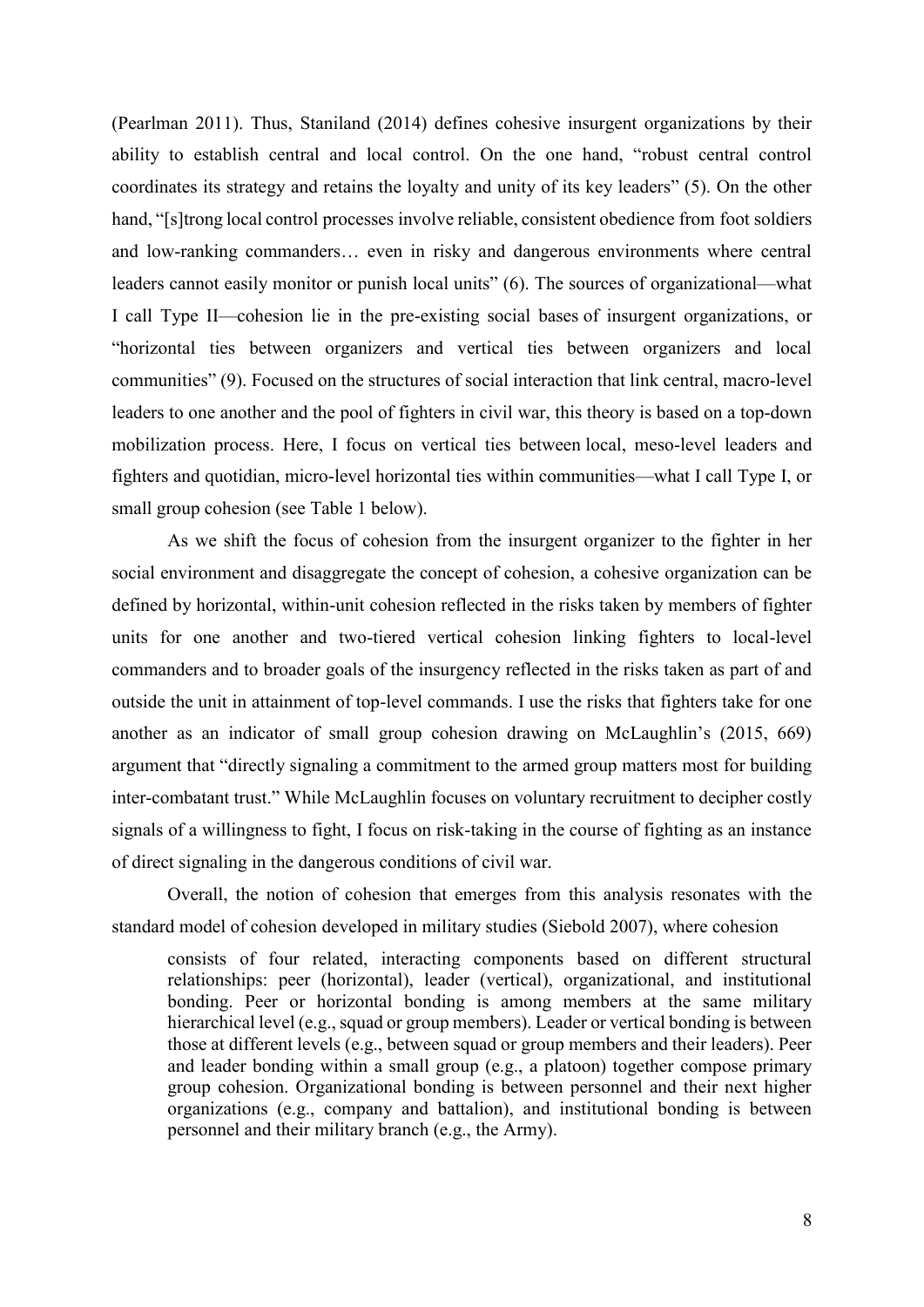| <b>Type</b>                    | Level | <b>Ties</b> | <b>Commitment</b>          |           | <b>Risks</b>        |
|--------------------------------|-------|-------------|----------------------------|-----------|---------------------|
| I: Small group                 | micro | quotidian   | inter-fighter (horizontal) |           | for unit members    |
| cohesion                       | meso  | local       | fighter-commander          | vertical) | for local command   |
| II: Organizational<br>cohesion | macro | central     | fighter-organizer          |           | for central command |

Table 1. Disaggregating Cohesion

This concept highlights the importance of multiple forms of micro-, meso-, and macro-ties underlying insurgent organizations. As Moody and White (106) argue, "the ability of the group to 'hold together' increases with the number of independent ways that group members are linked." In civil wars involving spontaneous, bottom-up mobilization, quotidian, micro- and local, meso-level ties play central roles in generating close-knit fighter groups. The effect of pre-existing social bases of insurgency organizers on cohesion is overemphasized in these cases, as insurgency organizers, while connected to one another, may not be sufficiently integrated into local communities to recruit fighters in the limited mobilization timeframe. Nevertheless, organizations that emerge can still be "characterized by leadership unity and discipline at the center and high levels of local compliance on the ground"—integrated organizations, in Staniland's (2014, 6) terms.<sup>7</sup> Built on "[s]trong, trust-based quotidian relationships," such organizations, Parkinson (2013, 419) finds, persist even "after formal chains of command [are] severed." In other words, changes in individuals running top-level command do not affect cohesion, as it is based on ties other than those to the insurgent organizers.

This was evident in the Abkhaz case, where collective mobilization decisions at the time of the Georgian advance were made in the private and local public settings of community gatherings and social ties within quotidian, local, and central structures interacted in spontaneous mobilization on the Abkhaz side. Regular men and women formed small defense groups with their friends and family, often led by respected community members, and joined the SRIF forces, commonly referred to as the Abkhaz Guard, organized by the Abkhaz leaders prior to the war. A fighter who mobilized spontaneously at the entrance to Sukhum/i when the war began captures this process of interaction:

[I] entered a group of unarmed boys who were standing on the Red Bridge with the Abkhaz Guards, [m]et [my] friends… [including] Abkhaz Guard recruits there…, [and]

<sup>7</sup> In Staniland's (2014, 7) typology of insurgent organizations, this social setup of mobilization should instead produce "[v]anguard organizations [with] robust central control but fragile local control."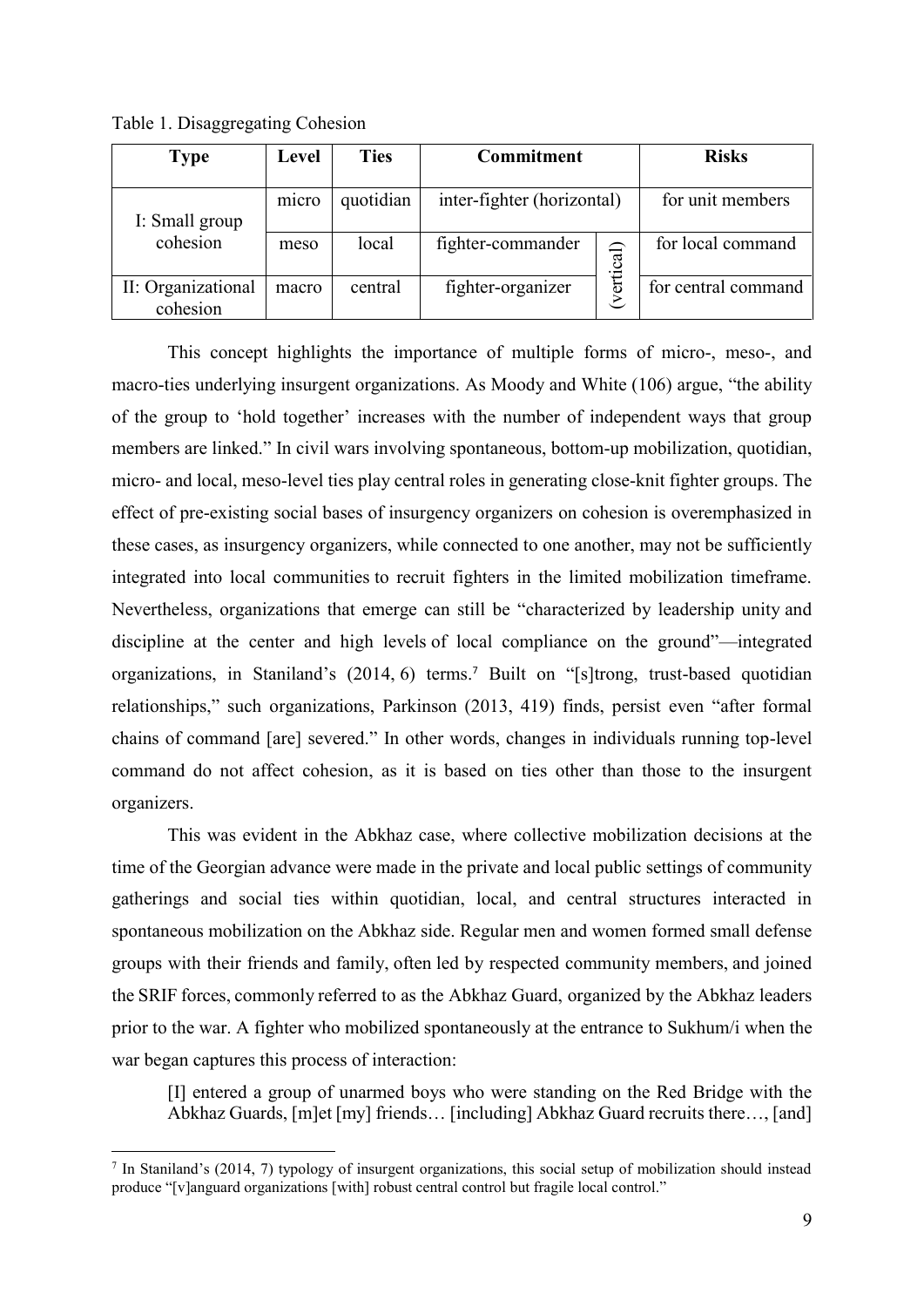was chosen spontaneously to lead the group… [We] introduced [ourselves] to the military commissar of the Republic… as a group ready for any commands (Interview in Khodzhaa 2009, 760).

Bonded by "strong, *quotidian* ties" of friendship and family and leadership structures within local communities, these initial fighter groups formed the basis of military units in the Abkhaz army (Parkinson 2013, 422, emphasis in original). "The Abkhaz army," commanders corroborate, "was formed on the basis of location and friendship ties" (Interview 47, Pitsunda, Fall 2011). "No one was appointed. We gathered and chose whom we could rely on to be responsible" (Interview 117, Sukhum/i, Fall 2011). Members of the resulting fighter units knew each other closely from pre-war interactions at the local level. The strength of preexisting ties, "the amount of time, the emotional intensity, the intimacy (mutual confiding), and the reciprocal services," generated cohesion among fighters and between fighters and local commanders, reflected in the reciprocal risks taken in the fighting (Granovetter 1973, 1361). Cohesion occurred "at the small-unit level among the intimate, face-to-face groups" based on pre-war relations (Henderson 1985, 9). The early Abkhaz successes, namely, the retaking of Gagra and the area bordering Russia, can be attributed to this social basis. As Billingsley (2013, 156) confirms, Abkhaz "cohesion on an individual- and group-level was… illustrated so clearly at Gagra."

However, the composition of the initial fighter groups changed over time, as fighters shifted between military units in the course of the war. The following report of a fighter captures the extent of inter-unit shifting that took place, especially in the east of Abkhazia, where the Georgian forces retained control over the major city, Ochamchira, and blockaded its adjacent mountainous territory:

On August 16, [I got] together with friends… and on August 18 we already participated in the first sortie… In late August 1992, I joined the commandant platoon. In a month... I was transferred to city defense. On October 12, I participated in the 1<sup>st</sup> Ochamchira operation… in Otar Gvaramia's platoon… When Valera Pipia (Balamut) organized his group "Swallow" I went over to him. In the 2nd Ochamchira operation I went with "Swallow"... In [all later] operation[s] I participated in the Serdyukov group (Interview in Khodzhaa 2003, 115-6).

Moreover, new units were formed with the arrival of volunteers with previous fighting experience. "Volunteers merged with Abkhaz armed units. Some of them… had good field training. To create a unified military structure, separate battalions were formed on their basis" (Pachulija 2010, 45). If pre-war social ties were solely responsible for cohesion, military units should have disintegrated in this context. Evidence of disintegration early in the war exists. Yet, the Abkhaz force became not less, but more cohesive over time. As a commander says,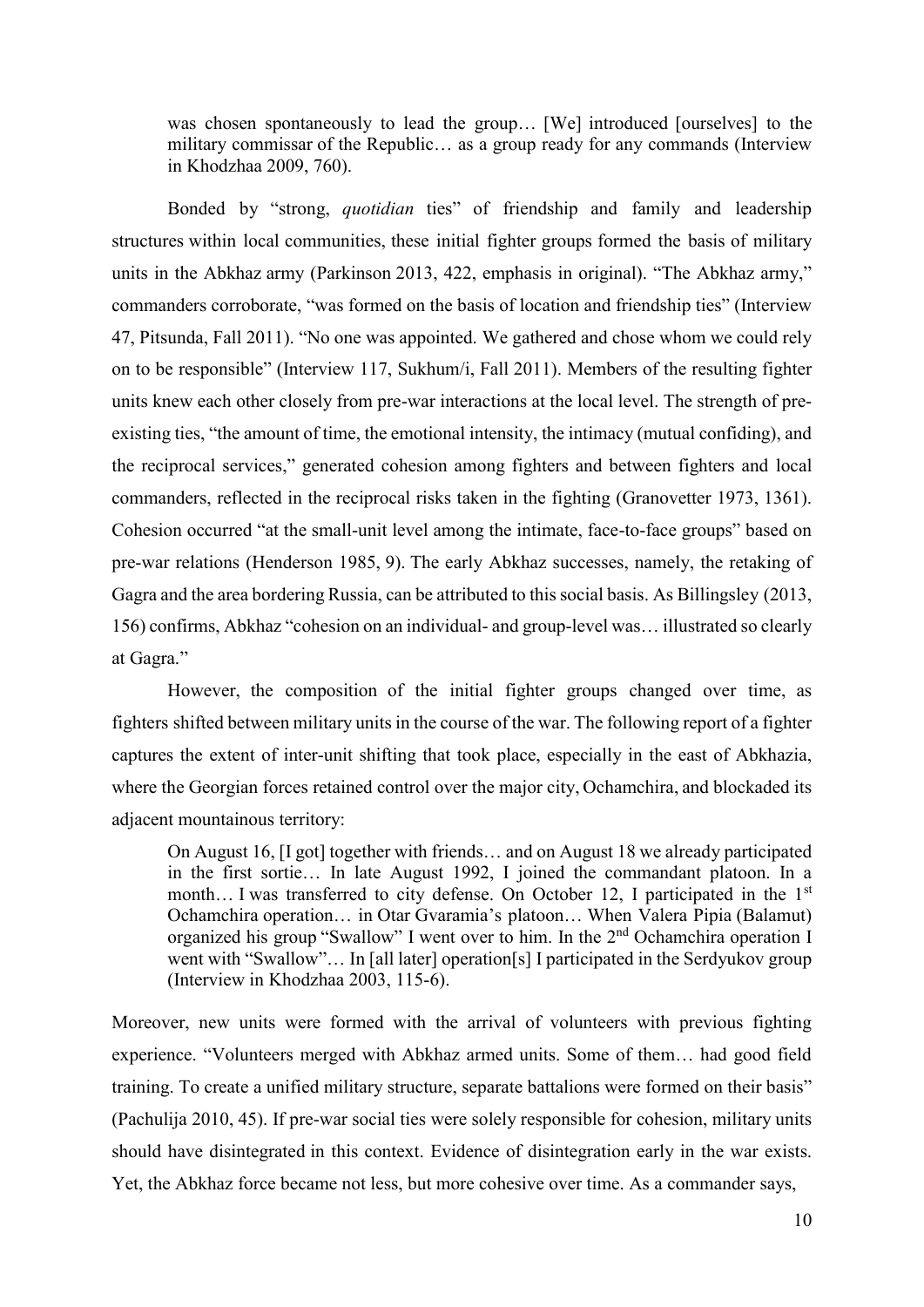After the [failed] March offensive [on Sukhum/i], we conducted a thorough analysis of the operation. Multiple reasons for the failure were identified…, [namely], the responsibility of a soldier, especially the commander, [and] the absence of military discipline… [However], the [successful] July offensive [in eastern Abkhazia] demonstrated that we finally created an efficient army that can win the war (Arshba 2002, 28-9).

Increasing Abkhaz cohesion despite the changes in military unit composition suggests that cohesion did not simply stem from the pre-existing social bases on which the initial fighter groups were structured. In-process dynamics, including formal and informal military socialization through training and rituals (Wood 2008), participation in (particular forms of) violence as part of the group (Fujii 2009; Cohen 2013), and peer pressure (Kalyvas 2006), can help explain Abkhaz cohesion in the units whose social structure was altered in the course of the war. As Wood (2008, 546) argues,

the powerful experiences of endless drilling, dehumanization through abuse at the hands of the drill sergeant, and degradation followed by "rebirth" as group members through initiation rituals typically meld individual recruits into a cohesive unit in which loyalties to one another are felt to be stronger than previous loyalties, such as those to family.

Many Abkhaz underwent military socialization in compulsory Soviet service. "We did not have professional officers," fighters explain, "But we almost all served in the army" (Interview 58, Gagra, Fall 2011). Informal and formal military training accompanied the Abkhaz army formation. "The Ministry of Defense was created on October 11, [after the retaking of Gagra]," a fighter says, "We formed a regiment, began to teach people how to fight" (Interview 61, Gagra, Fall 2011). Yet, socialization processes characterizing state militaries that would detach fighters from their pre-war loyalties (Shils and Janowitz 1948) were not present, as the emergent Abkhaz army was formed in the course of the fighting and did not have the time and resources necessary for such socialization. Failed operations with major losses on the Abkhaz side despite the training added to disintegration rather than socialization of fighters.<sup>8</sup> As Christia (2012, 43) suggests, "severe battlefield losses can cause a breakdown in group cohesion as subgroups begin to fear that survival is at stake."

Intra-group dynamics that develop in small groups through shared fighting experiences can clarify why Abkhaz fighters continued to take reciprocal risks on the battlefield, even as they left their initial fighter groups. "By participating in group rape," Cohen (2013, 465) finds, for example, "combatants signal to their new peers that they are part of the unit and are willing

<sup>&</sup>lt;sup>8</sup> The losses in the January and March, 1993, attacks on Sukhum/i, for example, were great for the small Abkhaz force: dozens were injured and 35 and 222 fighters were killed respectively (Pachulija 2010, 139, 175).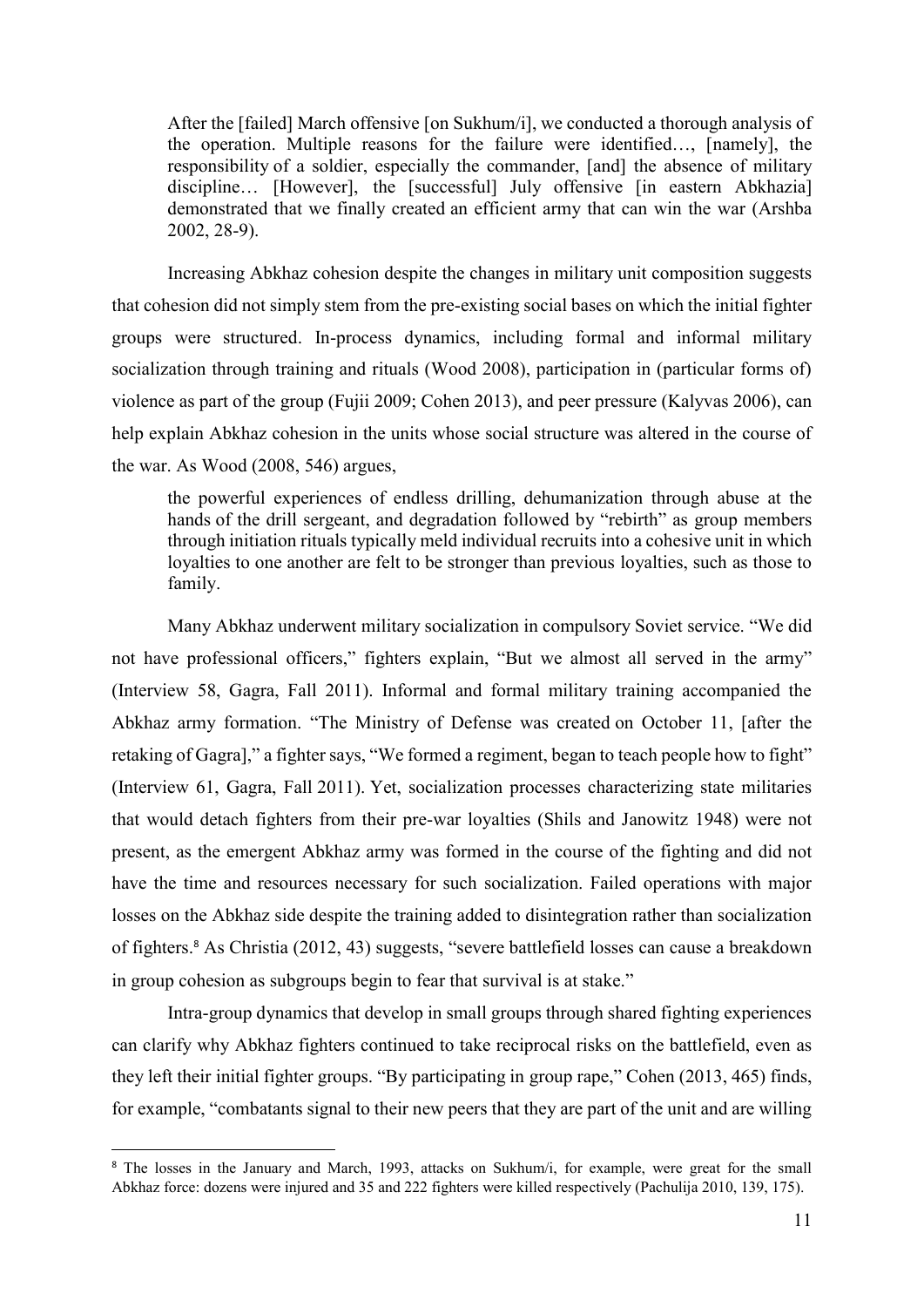to take risks to remain in the group." Fujii (2009) advances this argument, relating participation in violence as part of the group to the new identities that it confers on group members. "Once initiated," she says with regard to the participants (Joiners) in the Rwandan genocide, "Joiners continued their participation because killing in large groups conferred a powerful identity on these actors" (19). Kalyvas (2006, 46) summarizes the peer dynamics involved in collective participation in civil war violence:

combatants are usually motivated to fight not by ideology or hate or fear but by peer pressure and processes involving regard for their comrades, respect for their leaders, concern for their own reputation with both, and an urge to contribute to their success of the group—in short, what is known as "primary group cohesion."<sup>9</sup>

Yet, while small group processes might explain intra-group cohesion, indicated by the risks taken for other unit members, they do not account for the risks taken as part of and outside the unit, for broader aims of the struggle. Shared pre-war and war-time experiences of conflict and violence, I argue, relate individuals to the struggle beyond the small unit and shape the salience that fighters attribute to their continued commitment and associated risk-taking for the broader group. Abkhaz cohesion was most evident in the Gagra and Sukhum/i battles understood as critical for the survival of the Abkhaz as a group based on the prior Georgianization of Abkhazia and Georgian brutality in the war. Cohesion was thus based on the strength and content of social ties underlying the emergent army, which produced risktaking behavior of its members for each other and the broader struggle.

#### **Social Ties and Small Group Cohesion**

The roots of Abkhaz cohesion in the Georgian-Abkhaz war cannot be understood without looking at the pre-war period. As Davenport et al. (2008, 8) say, "[a]ctive rebels recruit before civil war, practicing rebels instigate others to protest before civil war, experienced rebels attack authorities… [I]n every case, pre-civil war behavior [is]… important for understanding latter conflict behavior." Indeed, individuals who joined the fighting in the war on the Abkhaz side were often part of the Abkhaz movement, participated in the Georgian-Abkhaz clashes of the late 1980s, and/or served in the Abkhaz Guard in the early 1990s. "I joined all the [pre-war] clashes," fighters regularly report, "My friends participated in all the strikes" (Interview 28, Pitsunda, Fall 2011).

While participation in inter-group clashes was often spontaneous, Abkhaz activities were in general coordinated by the movement's leading organization, Aidgylara. "The central coordination point was in Sukhum, and then all the information about, for example, hunger

<sup>9</sup> On primary group cohesion, see Shils and Janowitz (1948). See Siebold (2011) on the evolution of the concept.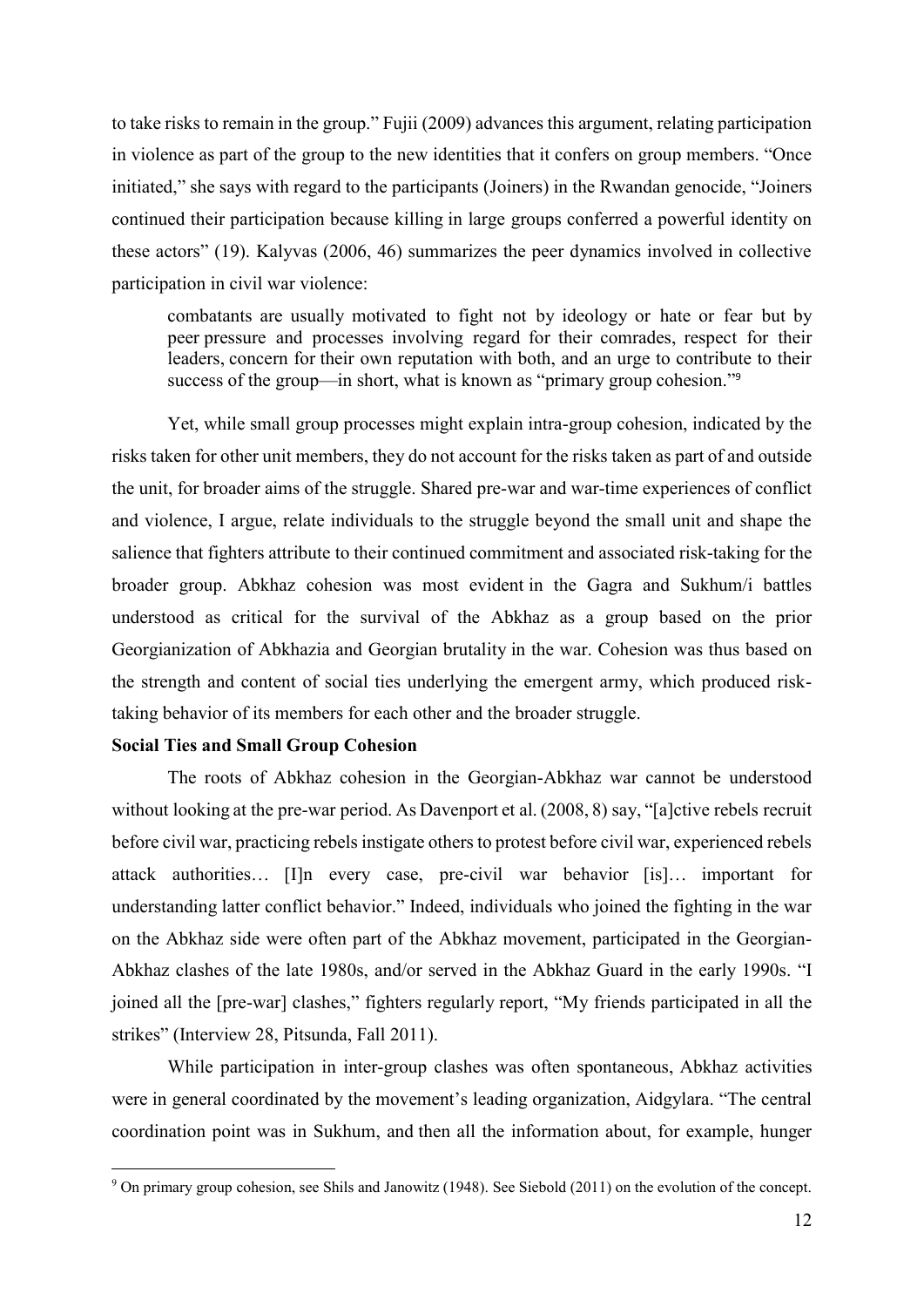strikes, would go to towns" (Interview 15, Gagra, Fall 2011). When tensions escalated in 1989, leading to the major set of clashes over the opening of the Tbilisi State University branch in Sukhum/i, Aidgylara member illustrates, "[w]e passed information by phone. We had representatives in every region, called them …, and momentarily everyone turned out [in the capital]" (Interview 104, Sukhum/i, Fall 2011). "Information and organization wise, Aidgylara did a lot to unite the Abkhaz" as a result (Interview 15, Gagra, Fall 2011). As Hewitt (1996, 207) says, "the events leading up to, during, and following the clashes of 1989 have produced a unique and impressive solidarity among the [Abkhaz]."

The organizational capacity developed in the pre-war period was central to the Abkhaz war effort, as social ties involved were often forged through participation in previous conflict events. In particular, leaders of the organizations in the pre-war Abkhaz movement were actively involved in fighters' mobilization at the local level when the war began. Aidgylara was at the forefront of this effort across Abkhazia. Its Deputy Chairman "went from house to house with locals [of villages in the east] in search of weapons [and g]athered village assembl[ies]" where collective mobilization decisions were made (Interview in Khodzhaa 2003, 50). Similarly, Aidgylara activists in the west "organized the boys, told them not to fall in spirit, that something will come out… [and] the people will not leave us" (Interview 86, Gagra, Fall 2011). Leaders of related organizations were active as well. For example, the Chairman of the Strike Committee—the violent branch of the movement—captures the importance of his ties to the local population for mobilization in the village of Bzyb:

A group of locals stood by the village council [when t]he war began. Debates were going on … There were people higher than me there who did more than me. But maybe I was more in contact with the people. And once I came they said, "Nikolaevich is coming. He will tell us something serious" (Interview 64, Gagra, Fall 2011).

Beyond the organizational ties between Abkhaz movement leaders and local communities, the macro-level Abkhaz Guard structure created by the Abkhaz government leadership served as a core social setting for mobilization.<sup>10</sup> Participants in the inter-group clashes often joined the Guard. Reservists commonly report: "in 1989 I participated in the Georgian-Abkhaz armed clashes… [and f]rom the first days of the Abkhaz Guard joined it with friends..., guarded the Ingur/i and Okhurej posts" (Interview in Khodzhaa 2009, 793). When the Georgian forces crossed the Ingur/i River on August 14, 1992, the Abkhaz guards who were on duty were the first to mount resistance. "On the morning of August 14," a participating

<sup>&</sup>lt;sup>10</sup> The Presidium of the High Council of Abkhazia formed the Abkhaz Guard with resolutions of 29 December 1991, that subordinated the 8<sup>th</sup> Regiment of the Soviet Army in Abkhazia. See resolutions in Volhonskij et al. (2008, 120-1).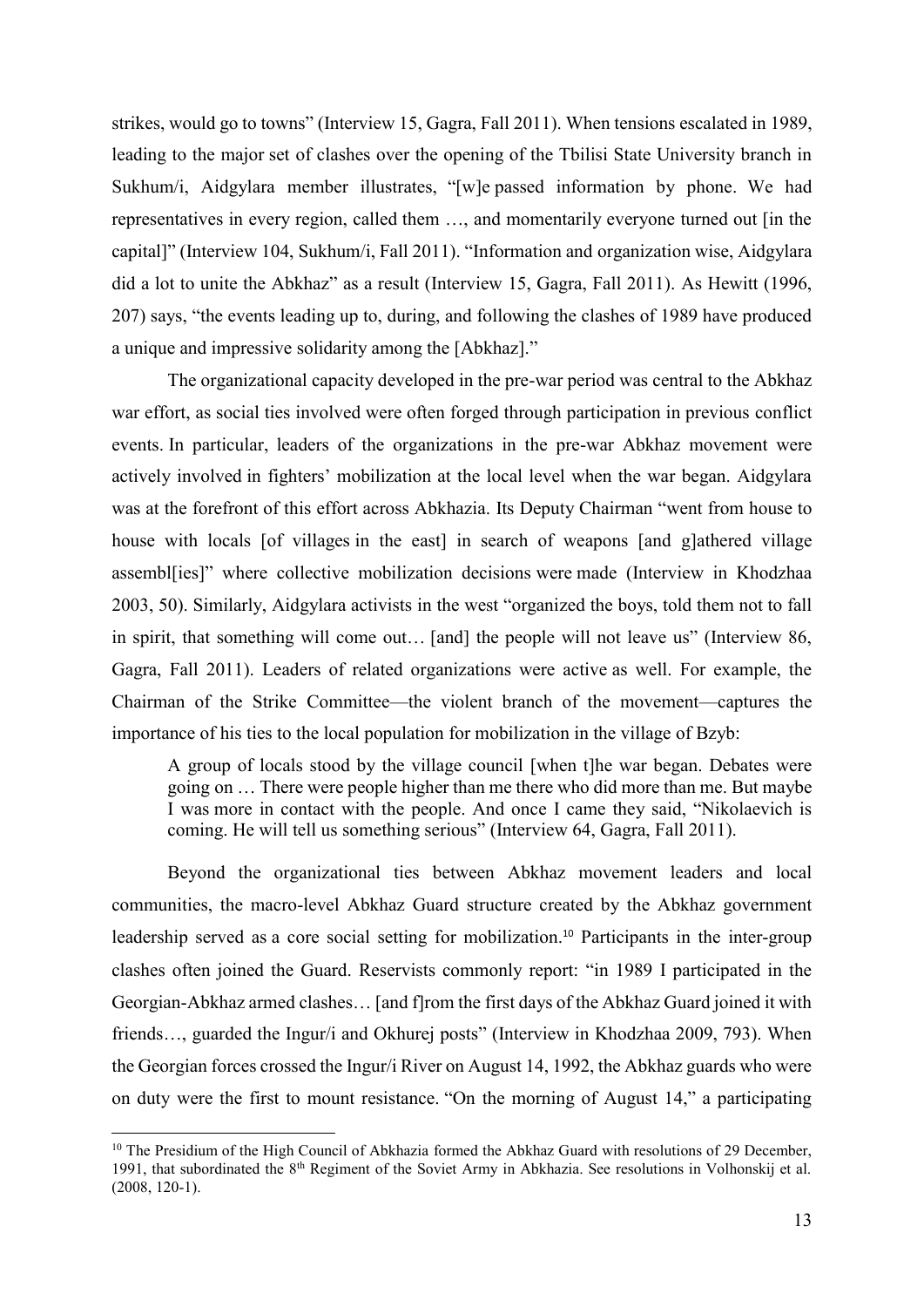fighter recalls, "our platoon commander comes by and says we now leave for the Inguri. We went… to get weapons in Agudzera. But did not reach Agudzera as we clashed with the Georgian column and were… taken captive" (Interview in Khodzhaa 2003, 46). Reservists who were not on duty informed each other of the advance and, when feasible, mobilized together in response. A reservist demonstrates a typical mobilization pattern:

I participated in the clashes in 1989… After the Abkhaz guard was created… we formed the "Afghan" group on [Aidgylara] leader's initiative. My university friend… and I went acrossthe regions to gather [others who served in Afghanistan]. We recruited a group of about 20 … [On August 14], I immediately went to Achadara (to the base)… And by the evening…, we were at the Red Bridge…, defending [Sukhum/i] (Interview in Khodzhaa 2009, 681).

The macro-level structure of the Abkhaz Guard was not only important for individuals who were directly related to it, but also for those who mobilized spontaneously, as defense volunteers.<sup>11</sup> Commanders of the Abkhaz Guard held explanatory sessions in the locales where groups of defense volunteers were formed. An Abkhaz Guard reservist discusses commanders' role in mobilization:

We... stopp[ed in]... Tkhina, Chlou, Gvada, Kutol on way to Abkhaz Atara. In all villages [the Abkhaz Guard commander] conducted explanatory work with the local population. He taught local defense volunteers how to defend the village, which hills to select for guarding posts, [and] how to make incendiary mixtures (Interview in Khodzhaa 2003, 51-2).

Defense volunteer groups joined the fighting led by Abkhaz Guard commanders near Sukhum/i and Gagra. Volunteers who merged with the guards at the Red Bridge at the entry to Sukhum/i confirm: "We took some weapons from the Russian barracks [in Gudauta], gathered the boys we knew. Right away we were let out with one bullet to the Red Bridge—'You'll get more in the battle'" (Interview 81, Gagra, Fall 2011). The combined Abkhaz forces similarly defended the western city of Gagra: "we stood at the crossroads in [Gantiadi between the Russian border and Gagra]. Local population was there with hunting weapons and without weapons at all" (Interview 40, Pitsunda, Fall 2011).

While individuals who mobilized spontaneously often joined Abkhaz guards at the war on-set, there was variation in their pre-to-war mobilization trajectories. Defense volunteers frequently report pre-war participation in the conflict: "I participated in 1989… [and] on the first day of the… war joined as a defense volunteer" (Interview in Khodzhaa 2003, 117). However, social ties forged through pre-war activism did not always drive mobilization as

<sup>&</sup>lt;sup>11</sup> *Levée en masse* comes closest to Russian *opolchenie* used to describe this spontaneous aspect of the Abkhaz force.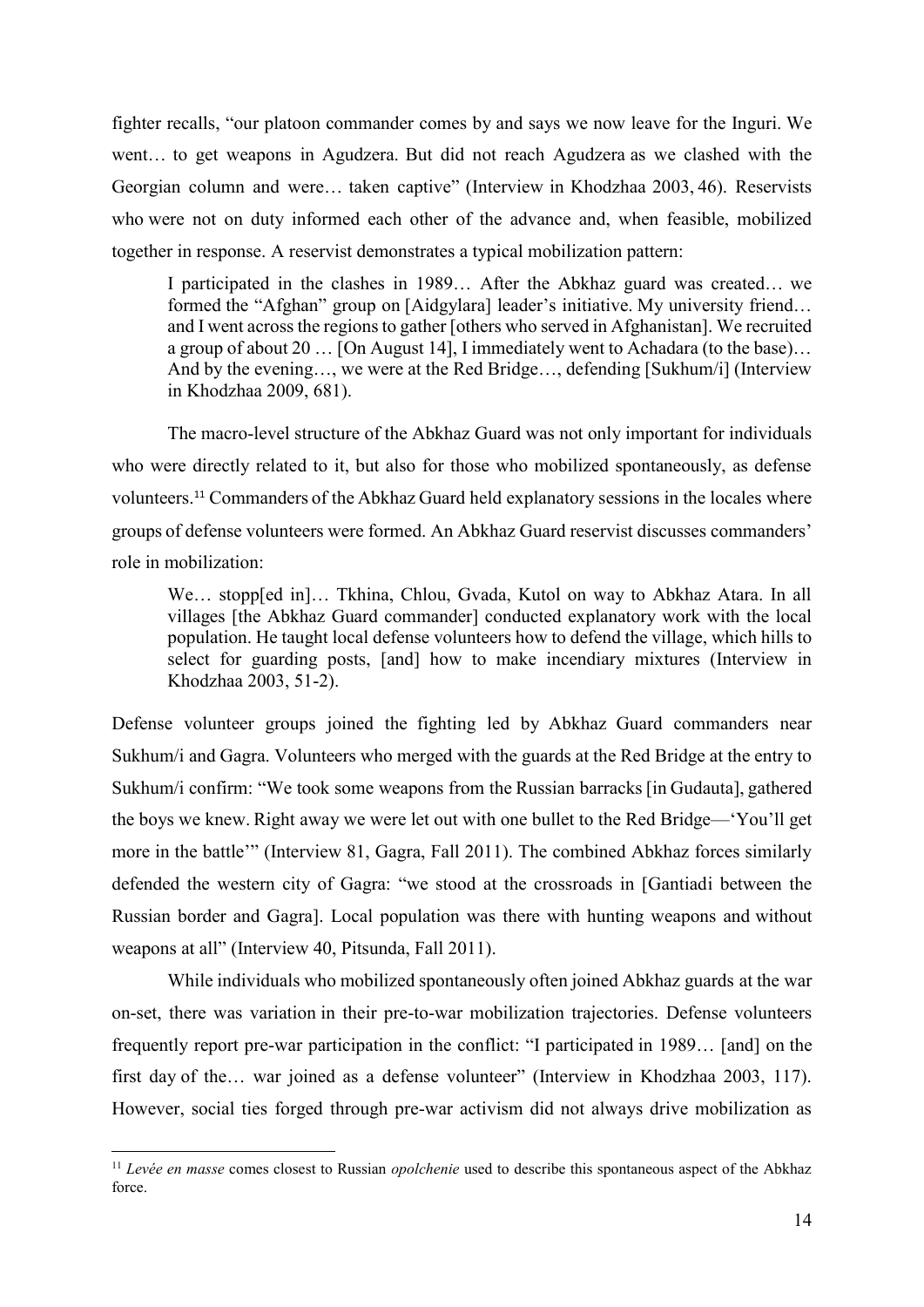individuals mobilized in a variety of social settings (see below). Moreover, not all potential fighters with such ties joined the Abkhaz side in the war. For example, "a decision was made to protect the intelligentsia and scientists given the small number of our people," and many escaped the fighting even if they were active in the pre-war Abkhaz movement (Interview 84, Gagra, Fall 2011). Finally, not all who fought in the war had pre-war mobilization experience. For example, war-time mobilization of youths, too young to have engaged in pre-war conflict events, was common. "Even young boys, 14-15 years old, [mobilized]. There are many examples," an Abkhaz commander confirms (Interview 60, Gagra, Fall 2011).

This variation in pre-war activism in mobilization trajectories suggests that social ties other than those related to macro-level organizational leadership were involved in war-time mobilization. Critical decisions were made in the meso-level setting of village and town gatherings: "the Abkhaz gathered [at the Sukhum/i administration] and discussed what to do, whom to tell, how to save the city, where to get weapons" (Interview 86, Gagra, Fall 2011); "there was a gathering of the Abkhaz [in Mokva in the east]… We made a decision… to organize a partisan unit" (Interview in Khodzhaa 2003, 67). Meso-level leaders, namely, local authorities and highly regarded community members, such as the elders, greatly influenced these decisions. "When the war began," a fighter illustrates, "I … went to the administration. Everyone gathered there and expected a message from the leaders" (Interview 117, Sukhum/i, Fall 2011). The head of the Gagra administration, for example, urged the locals to "retreat and organize city defense… given our small numbers, lack of weapons, and inflow of the Georgian forces" (Interview 78, Gagra, Fall 2011). Local defense volunteers confirm: "we were told to give up and retreat. We did" (Interview 85, Gagra, Fall 2011). The elders advised who could be trusted to lead defense volunteer groups formed in villages and towns: "I was elected head of the local militia at the request of the elders of the village" (Interview in Khodzhaa 2003, 90).

While the meso-level community gatherings and formal and informal leadership structures played central roles in collective mobilization decisions at the war onset, it is the micro-level family and friendship ties that provided the social structure for the initial fighter groups. Nearly all fighters in my sample and alternative interview archives entered the fighting with their quotidian relations: "I learned that the war began... and together with my son... immediately went to an Abkhaz Guard unit" (Interview in Khodzhaa 2003, 63); "[We heard that t]he war is in Sukhum…, went there with my friends" (Interview 73, Gagra, Fall 2011). Hence, "[l]ocal defense groups were made of close friends and family" (Interview 5, Pitsunda, Fall 2011).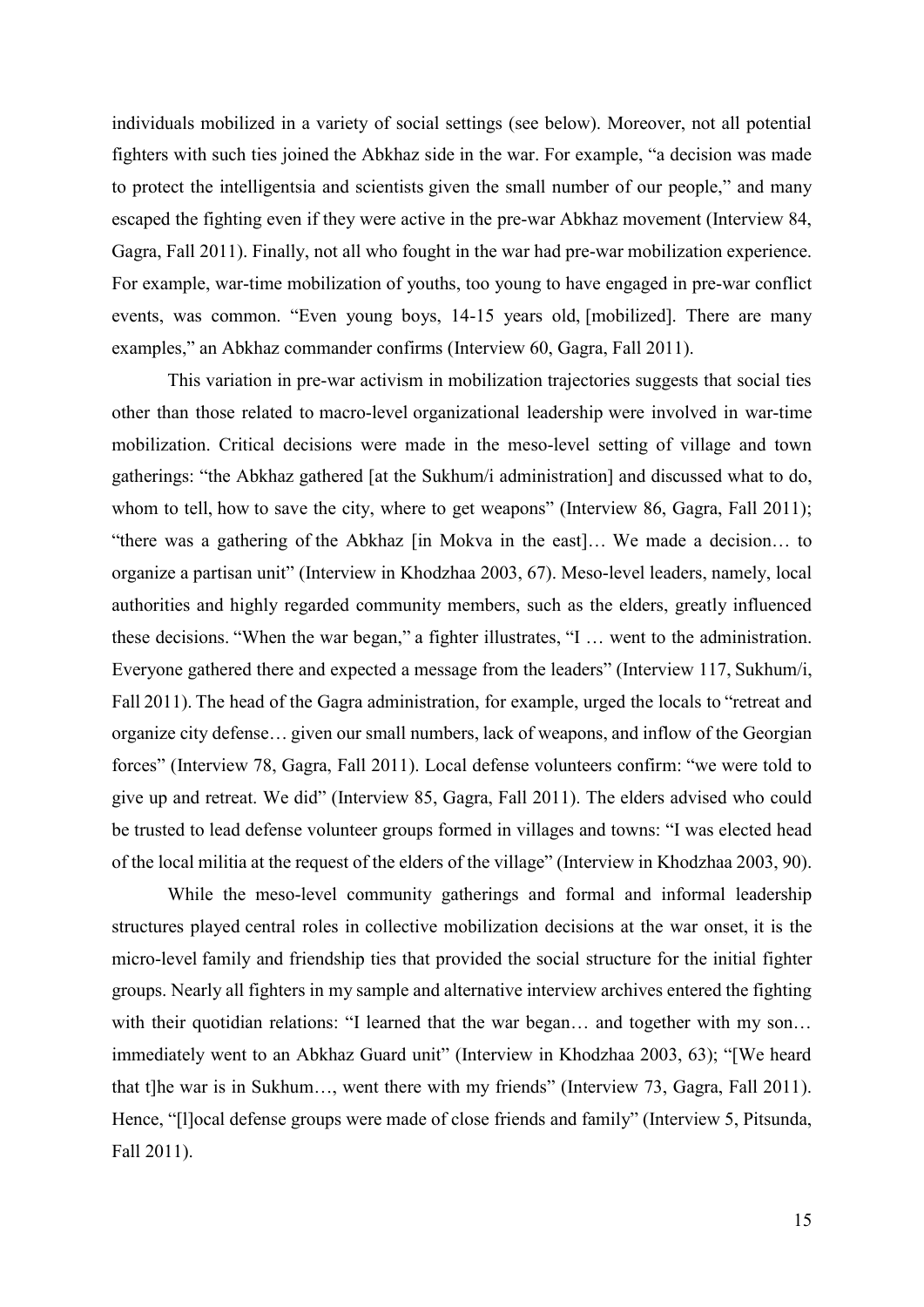One result of this social composition of the initial fighter groups was cohesion at the small group level, including horizontal cohesion between fighters and vertical cohesion between fighters and local-level commanders. As Gould (1993) finds in the Paris Commune, residential proximity influences cohesion, albeit this does not necessarily translate to participation in insurrection. Once fighters mobilized in Abkhazia, inter-fighter, horizontal cohesion was reflected in the reciprocal risks fighters took for each other, underlined by the strong, quotidian ties of family and friendship. "I took my father's hunting rifle," a fighter illustrates, "We passed the rifle back and forth with my cousin" (Interview 73, Gagra, Fall 2011). That commanders were chosen from a range of respected local-level figures or within micro-level friendship groups produced fighter loyalty to commanders that weak macro-level organizational ties could not. Fighters confirm: "[w]e were 15 boys from the village…, our commander… was the kolkhoz Chairman and people listened to him" (Interview 33, Pitsunda, Fall 2011); "We thought, whatever the [se] older men do, we should do, too. They told us to join [a] battalion, go into [an] attack…, and we went" (Interview 41, Pitsunda, Fall 2011). These strong micro- and meso-level ties were critical to the formation of the Abkhaz army during the war.

#### **Salience of Victory and Insurgent Cohesion**

The organization of the emergent Abkhaz army closely followed the socio-structural basis of initial mobilization for war on the Abkhaz side. A parallel process of macro-level subordination of the Abkhaz Guard and other military personnel present in Abkhazia to the central Abkhaz leader-ship and military unit formation that incorporated small groups formed at the meso and micro levels into the larger structure took place from the first days of the war. On August 18, 1992, as Georgia's forces gained control over Gagra in the west and Sukhum/i in the east, blockading the territory near the administrative border with Georgia, the Abkhaz leadership headed by the Chairman of the High Council of Abkhazia, Vladislav Ardzinba, issued the resolution "On the Establishment of the State Defense Committee."<sup>12</sup> With headquarters in Gudauta in central Abkhazia that remained under the Abkhaz control, the Committee assumed command of regulars and reservists of the Abkhaz Guard and Soviet army officers and staff who were not part of the Guard and charged these forces with the formation

<sup>&</sup>lt;sup>12</sup> Formally, army formation began after the Abkhaz capture of Gagra to the Russian border, with resolutions of October 11, 1992, "On the Armed Forces of the Republic of Abkhazia" and "On the Formation of the Ministry of Defense and General Headquarters of the Armed Forces." See Pachulia (2010) and Volhonskij et al. (2008) for war-time documents.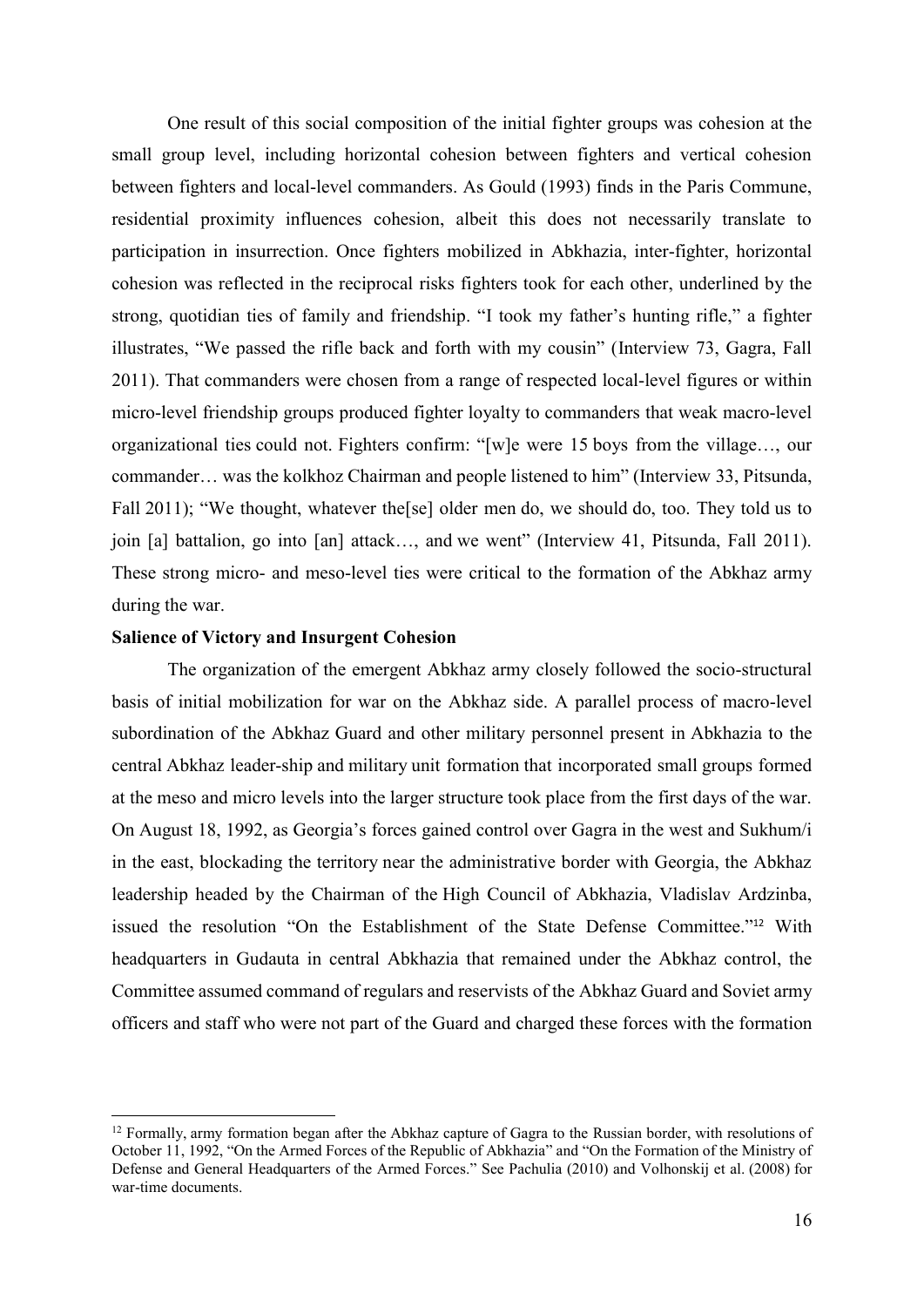of the front lines separating the Abkhaz-controlled territory.<sup>13</sup> The authority established by the central leadership shaped cohesion at the macro level, immediately observed in the actions of officers who arrived to fortify and adjust the front lines (Pachulia 2010, 79). A former Soviet officer demonstrates this macro-level subordination: "an order came from the State Defense Committee to move the defense line… As a former Soviet Army officer, I understood what it meant to disobey orders of the commandership in times of war" (Interview in Khodzhaa 2009, 441-2).

Military units were organized to defend the front lines. Fighters confirm: "[w]hen the front line was shaped, detachments were formed, commanders chosen, and military command appeared. Some structure emerged" (Interview 72, Gagra, Fall 2011). The units incorporated Abkhaz guards and defense volunteer groups mobilized at the local level. For example, locals of Eshera—a village located at the base of the Gumista front line—took positions set up by the Abkhaz Guard and Soviet army officers. "Prior to 18 August," the group's commander reports, "I managed to gather up to 35 local defense volunteers… The day after we started digging trenches all the way from the sea along the Gumista River, [o]rganized daily duty" (Interview in Khodzhaa 2009, 45). This group was soon replaced by the mixed Abkhaz Guard and volunteer coy formed in Gudauta (Pachulia 2010, 40).

Leaders worked to maintain this socio-structural basis of military units during the war. "We all knew each other in the military unit that I joined," Abkhaz guards regularly say, "First, we went to free Gagra with my coy, then we formed a battalion with three coys…, [and later] became part of the provision platoon responsible for providing clothing, food" (Interview 13, Pitsunda, Fall 2011). "We met three years before the war," defense volunteers confirm, "We then stayed together in the trenches, in the unit, in the battalion" (Interview 48, Pitsunda, Fall 2011). The local-level command structure as well persisted where possible. A commander illustrates its continued importance,

I was appointed assistant to the commander… The fighters were from my village. I knew them all as I grew up with them, it was a relative environment. My tasks involved support of the mood, explanation of what was happening. I did not let anyone doubt that we were right, that we would certainly win (Interview 117, Sukhum/i, Fall 2011).

Fighters who joined the Abkhaz force later in the war merged with these units bonded by local ties. "I returned to Gudauta, joined a group of 30 defense volunteers they formed," a newcomer recalls (Interview in Khodzhaa 2003, 202). Foreign fighters also "merged with the

<sup>&</sup>lt;sup>13</sup> Three front lines were formed early in the war separating the Abkhaz-controlled territory from Gagra along the Bzyb River, Sukhum/i along the Gumista River, and around Tqvarchel/i and the surrounding territory blockaded by Georgia.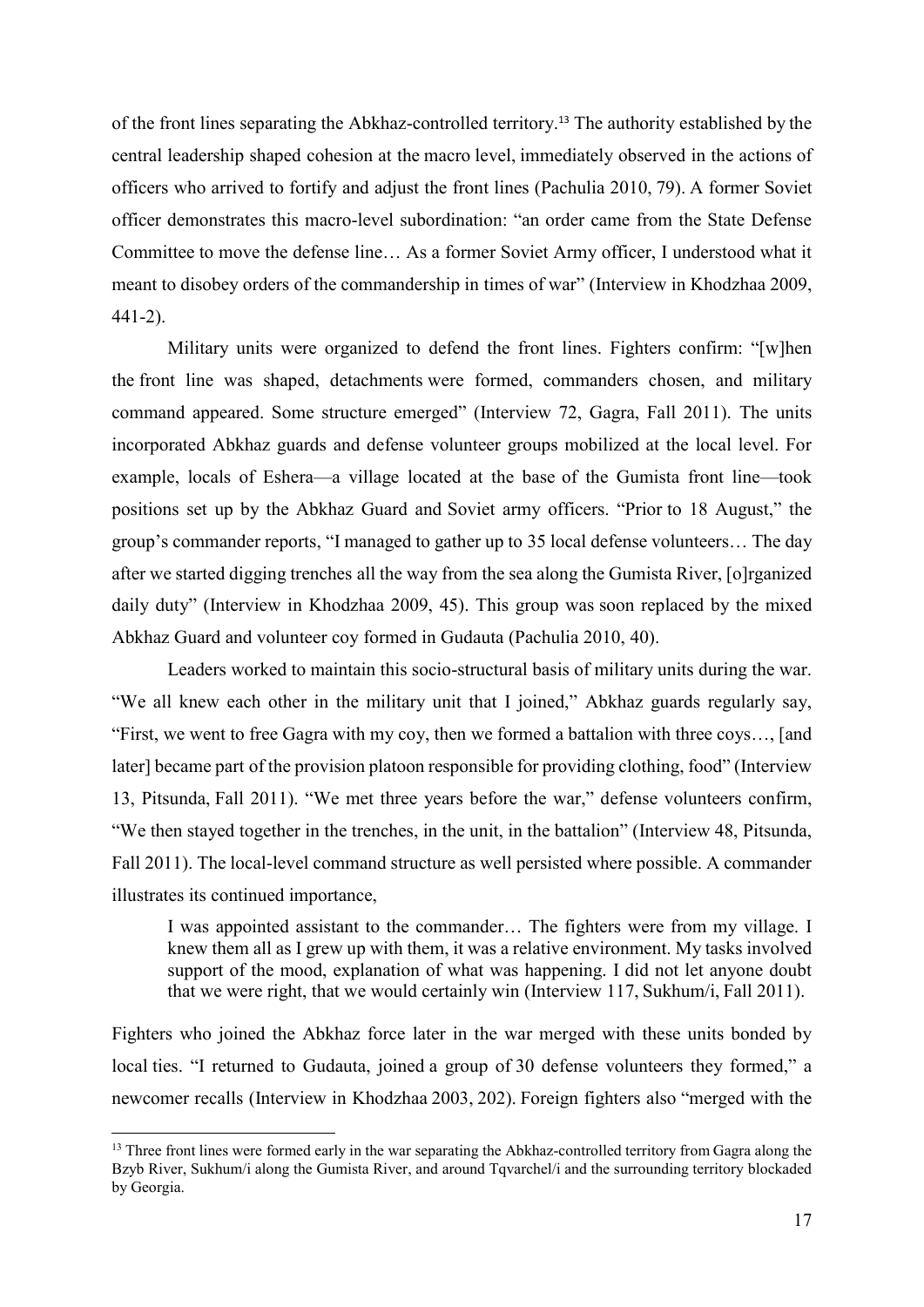Abkhaz armed units" (Pachulija 2010, 45). "Five volunteers from the Caucasus and five from Transnistria entered [my] group," a commander confirms (Interview in Khodzhaa 2009, 82). A fighter captures resulting social structure of the Abkhaz force as it transformed into an army:

The war was the common struggle of close ones. We were 17 and called each other to go to war together… There were two fronts, one at Bzyb, the other at [Gumista]… We went to the Bzyb front and there found commanders who assigned us, altogether but with the addition of other men, to fight (Interview 5, Gudauta, Fall 2011).

While most transformation took place in the west of Abkhazia, in proximity to the headquarters of the Abkhaz central leadership, a similar process took place in the east. A commander demonstrates:

By an order of the Defense Council of Pokvesh [village] I went to Gudauta to report on the situation at the east front… The Minister of Defense proposed formation of a battalion from the Ochamchira and Tqvarchel/i region residents… A seal was made and given to me with an inscription—Mechanized Infantry Battalion of the East Front. This unit integrated the [existing local] groups (Interview in Khodzhaa, 2009: 580-581).

This social structure of the emergent Abkhaz army facilitated continued cohesion at the unit level. Fighters are reported to have taken incredible risks for one another in the fighting throughout the war, demonstrating horizontal, inter-fighter cohesion. "Those who knew each other pulled each other out," a commander explains, "There was psychological support" (Interview 53, Gagra, Fall 2011). In particular, selfless acts were commonly performed for the sake of the unit. A commander exemplifies: "our fighters occupied Georgian positions… [and] managed to get out only due to the brave act of the fighter… [who] went up the railway track and with direct fire eliminated the sniper who was shooting at us" (Interview in Khodzhaa 2009, 49). Fighters are regularly reported to have rescued injured unit members from the battlefield, including under highly risky circumstances. An assistant commander, for instance, recalls a unit member who "rescu[ed] a wounded fighter…, went to bring him to a safe place…, and was killed" during an attack (Interview in Khodzhaa 2009, 65).

Unit commanders worked to sustain fighter loyalty, or vertical cohesion, by accompanying fighters in the training and fighting stages. "We often accompanied soldiers, to see how they lived during training," commanders frequently say, "We also participated in all the attacks together with them" (Interview 70, Gagra, Fall 2011); "When you go, everyone is your protection… Us comman-ders we were always at the front… All this united us" (Interview 53, Gagra, Fall 2011). "[O]ne of the Gumista front unit commanders," a front instructor observes the role of this support for fighters,

was not just a commander for the boys but acted as a real father for them. Unfortunately, he was killed during the September 1993 operation. In battle, he walked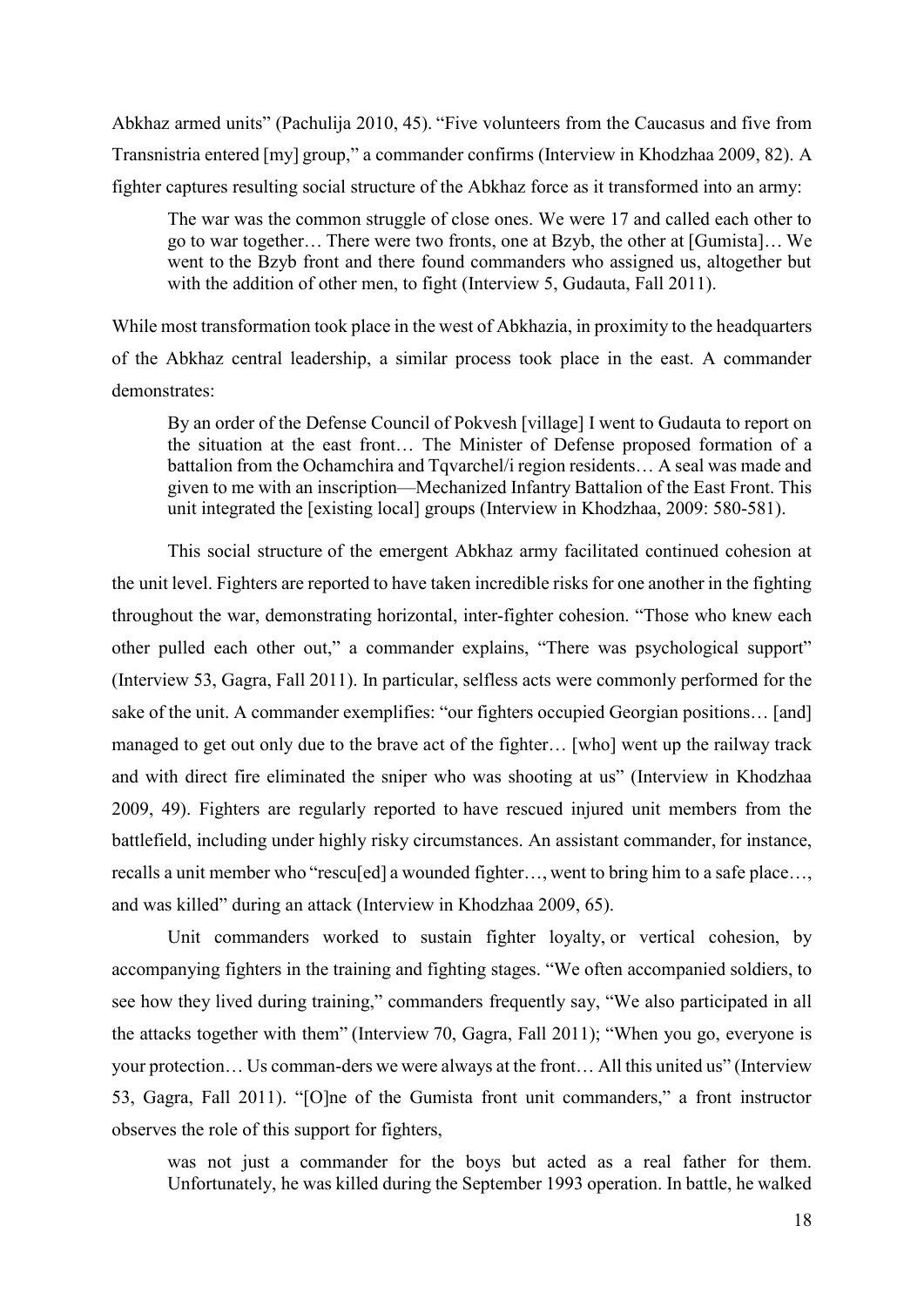in front of everyone. Behind him, his sons—Zuriko and Amer (Interview in Khodzhaa 2009, 885).

Yet, due to lack of experience and inability to properly socialize fighters through training in the process of army formation, disorganization characterized some units. A commander explains:

the army was being formed in the course of armed actions. Enormous work was done over three months. Not everyone understood what was happening. Sometimes we had to explain to each platoon or coy commander why they are no longer in the fifth battalion…, [why] the platoon has 21 soldiers rather than 50 [defense volunteers] (Interview in Zantaria 2008, 46).

Furthermore, the necessities of warfare prompted shifts in the composition of fighter bodies, which contributed to this disorganization. Groups of fighters were moved between larger units to produce functioning military structures. For example, an east front commander "was tasked with reforming the semi-guerrilla groups of the front into army structures. He had to form brigades from [scratch]" (Interview in Khodzhaa 2009, 435). Fighters with specific skills were moved between units when their skills were necessary. A communications specialist exemplifies:

I worked as the chief of mechanization before the war… I organized a mining group [during the war]... At the end of December, 1992, I was transferred... to organize communications of the East Front headquarters and all its subdivisions (Interview in Khodzhaa 2003, 123-4).

As a result of these shifts, the micro- and meso-level basis of the initial fighter groups was disrupted, with implications for fighter cohesion. East and west front commanders capture the outcome: "new people were sent to my reconnaissance [unit]. I [did] not know if they would stay in reconnaissance or flee to another platoon" (Interview in Khodzhaa 2009, 377); "many [fighters] did not know each other… We realized we had to ensure that fighters knew each other, so that there was coordination" (Interview 53, Gagra, Fall 2011). Failed Abkhaz attacks were related to this disorganization. The Chief of the General Staff of the current Armed Forces of Abkhazia accounts for these failures:

we are still silent… about the responsibility of a soldier, especially the commander…, in the absence of military discipline…: some units came late…, others refused to go to battle. But the worst thing is that some commanders, having sent their units on the offensive remained behind [the front line]… Having crossed [the front line], personnel sometimes did not know how to act and where to move, and so suffered most losses (Khodzhaa 2009, 34).

Despite disorganization in small groups where fighter shifts occurred and in implementing central, top-level command, fighters demonstrated commitment to the broader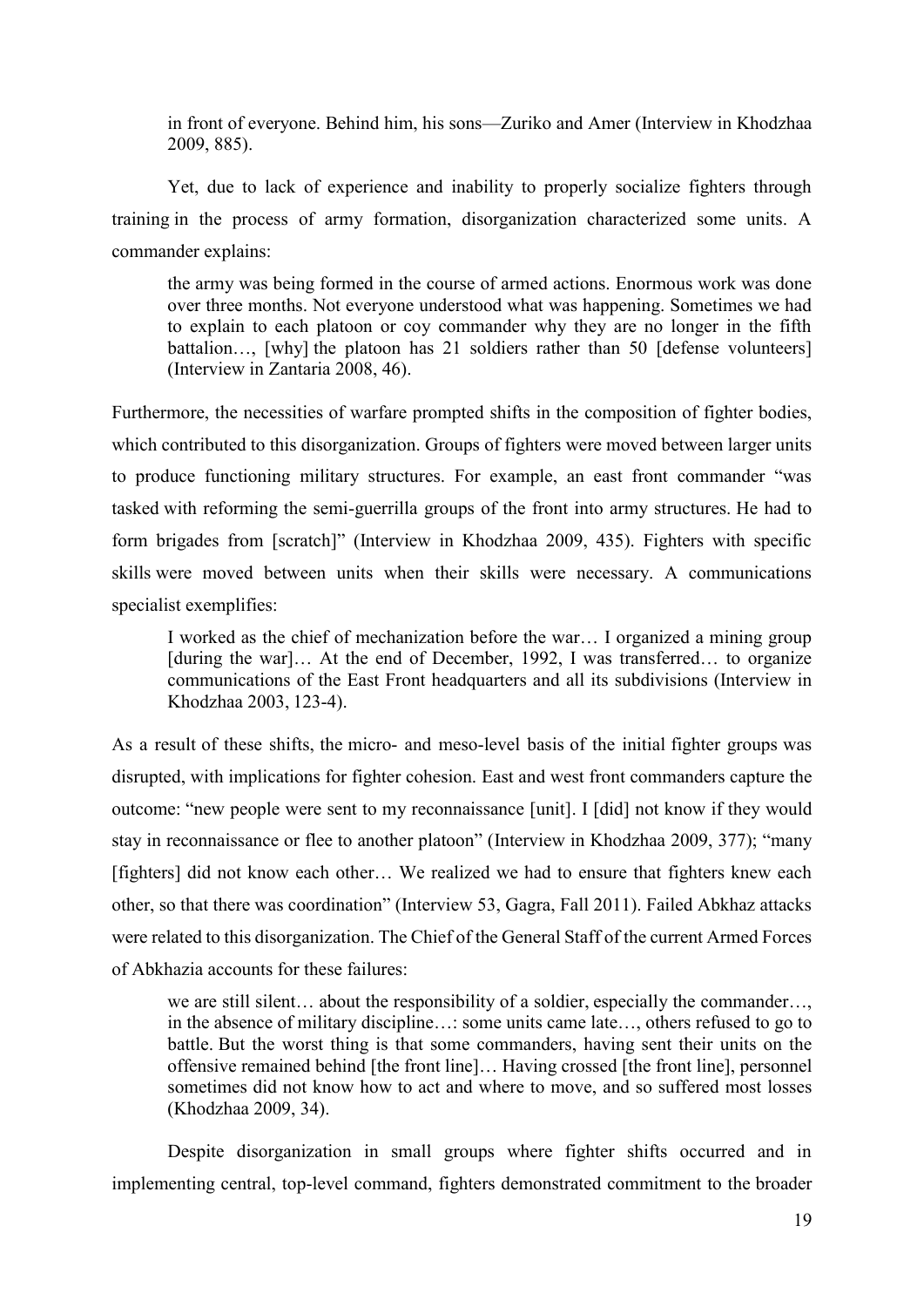struggle beyond the small group. These features of organizations "do not necessarily covary," Kenny (2010, 534) finds. Abkhaz fighters demonstrate: "people could not be stopped. If there was an attack everyone rushed there" (Interview 97, Gagra, Fall 2011). Immediate casualties among Abkhaz fighters support this observation. This commitment, in spite of shifting unit composition and failed attacks, has roots in not only strong ties underlying the initial fighter units, but also collective experiences that shaped a shared view of the salience of Abkhaz success. Fighters drew on the memories of Georgianization in the Soviet period—the changes in Abkhazia's political status, Georgian demographic expansion, prohibition of Abkhaz language and schools, and repression of Abkhaz activists—to interpret the consequences of Georgia's potential victory in the war. As fighters report, "If the events had turned out differently, we would be eliminated or killed and expelled. We had no other ideas as to how Georgians would behave" (Interview 117, Sukhum/i, Fall 2011).

This view was consolidated after the events of inter-group violence of 1989 and subsequent polarization of society in Abkhazia, reflected in the splitting of formerly integrated social groups in day-to-day activities, employment settings, especially the university, and government institutions, and the formation of armed groups on both sides of the conflict. "Open division began after 1989" (Interview 70, Gagra, Fall 2011); "We were now certain about their hatred toward the Abkhaz. This was one of the factors that helped us unite," fighters regularly say (Interview 58, Gagra, Fall 2011). Violence perpetrated by local Georgians and those mobilized in Georgia early in the war supported these fears. "They were brutal to the civilian population," fighters report (Interview 58, Gagra, Fall 2011); "Their brutality made it clear that Georgians hated us" (Interview 107, Sukhum/i, Fall 2011).

The expectations associated with the potential Georgian dominance in Abkhazia as a result of the war raised the stakes in the war for the Abkhaz fighters. "It was a difficult war," fighters say, "but it was our goal, our necessity, we did not have any other idea than freeing our territory. Either self-destruct or free" (Interview 58, Gagra, Fall 2011). Certain battles were viewed as particularly salient. Exemplary are the Gagra and Sukhum/i operations of October, 1992, and September, 1993, respectively. Fighters commonly express the fears of encirclement by the Georgian forces early in the war that prompted the Abkhaz to conduct the Gagra attack: "[t]hey entirely closed Kolkhida, so that no Abkhaz could leave… It was so scary… What would happen if they had broken through our Kolkhida block posts and gotten right away to Bzyb?" (Interview 83, Gagra, Fall 2011); "I thought they would kick us out... We prepared to live in the mountains, lead a partisan war" (Interview 72, Gagra, Fall 2011). Fighters thus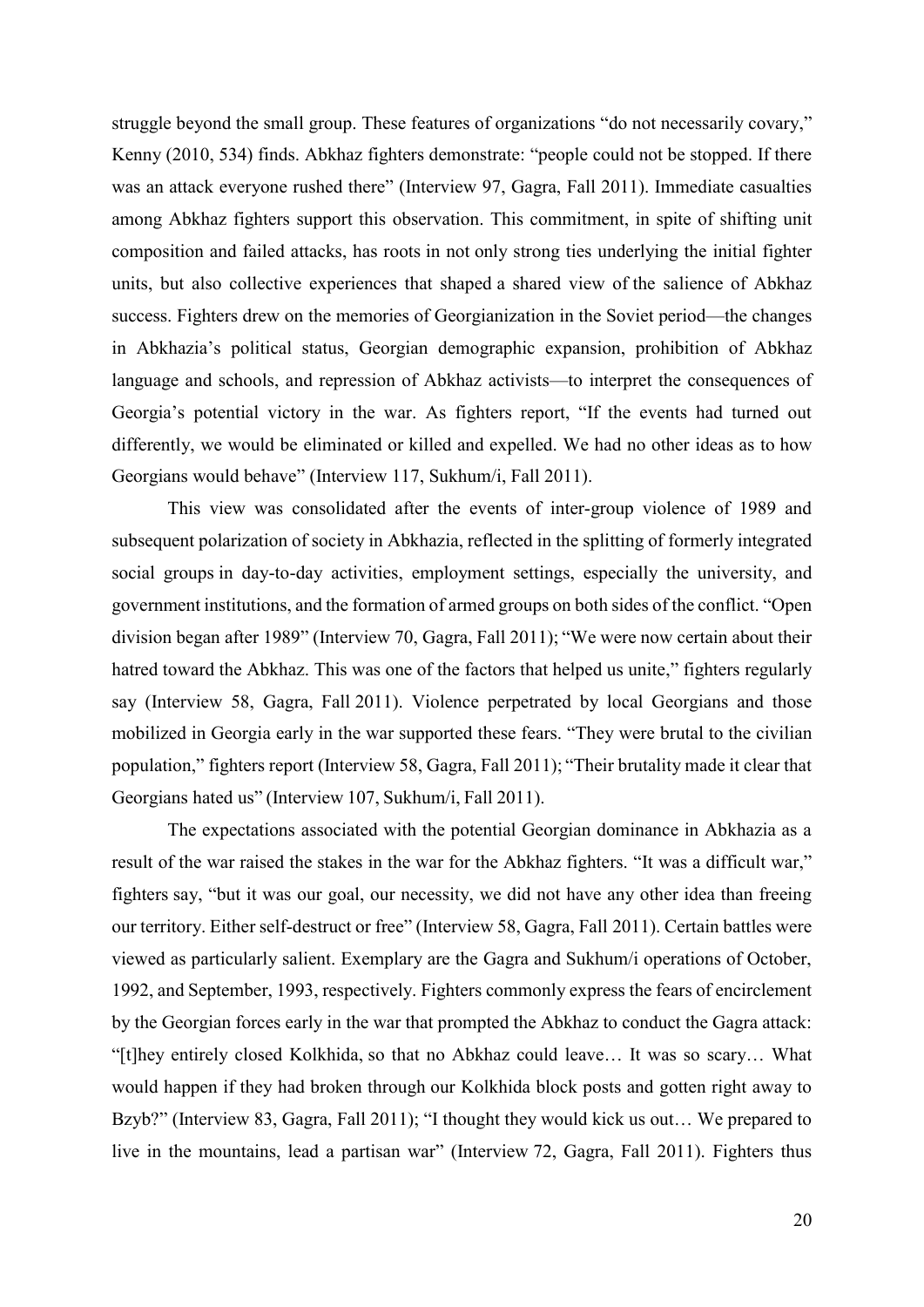associated the survival of the Abkhaz with the recapture of Gagra: "If Abkhazia was to survive, we had to free Gagra" (Interview 20, Pitsunda, Fall 2011).

The small group horizontal and vertical cohesion based on the strong micro- and meso-level ties was vividly demonstrated in this attack. A participating fighter notes the associated risk-taking between fighters related by the same family name (*familia*) and commander support in the fighting:

I went to the Gagra front line with up to seven of my familia members… We had only three Kalashnikovs. Our position was… too close to Georgians… [But] the front line commander often came to us [and h]elped with cartridges (Interview in Khodzhaa 2009, 198).

The small group cohesion was reinforced by the importance that fighters attributed to the operation. The high numbers of poorly armed and unarmed participants indicated the salience of the attack for fighters: "Many went to free Gagra with sticks… We went to necessarily free the city. This helped" (Interview 72, Gagra, Fall 2011).<sup>14</sup> As a result, even though "[t]he communications systems were very poor," fighters report, "the first operation to free Gagra was carried out… on big enthusiasm," to capture the city on October 2 (Interview 20, Pitsunda, Fall 2011; Interview 72, Gagra, Fall 2011).

Similarly, the Sukhum/i attack of September, 1993, which terminated the war in the Abkhaz favor, was viewed as critical to the Abkhaz survival. It was carried out after the signing of the Sochi Ceasefire Agreement of July 27 and its importance was perceived in this context. A fighter explains:

Ardzinba asked if we should separate Abkhazia into two parts and leave the eastern part to Georgia… If once again we had a failed attack, we would be declared political criminals and killed, but otherwise the war would go on for Abkhazia. We decided to fight, breached the agreement, and freed Sukhum in two weeks (Interview 61, Gagra, Fall 2011).

Hence, fighters report, "we waited and only then attacked. We knew, if we freed the capital, the war would be over at that. Getting into Sukhum meant a free country" (Interview 97, Gagra, Fall 2011). The consistent use of the terms*freeing* and *liberation* in referring to the Gagra and Sukhum/i battles underlined the fighters' collective understanding of the broader struggle. "There is a big difference between separatists and a national liberation movement," fighters demonstrate, "We are the latter" (Interview 7, Gudauta, Fall 2011). The difference between the Abkhaz and Georgian views on the salience of the war outcome is captured in this context: "We will inscribe on the graves of our boys. 'They died for the Motherland.' What will the

<sup>&</sup>lt;sup>14</sup> 108 fighters died in the Gagra operation. Only 15 were foreign fighters (Pachulija 2010, 91).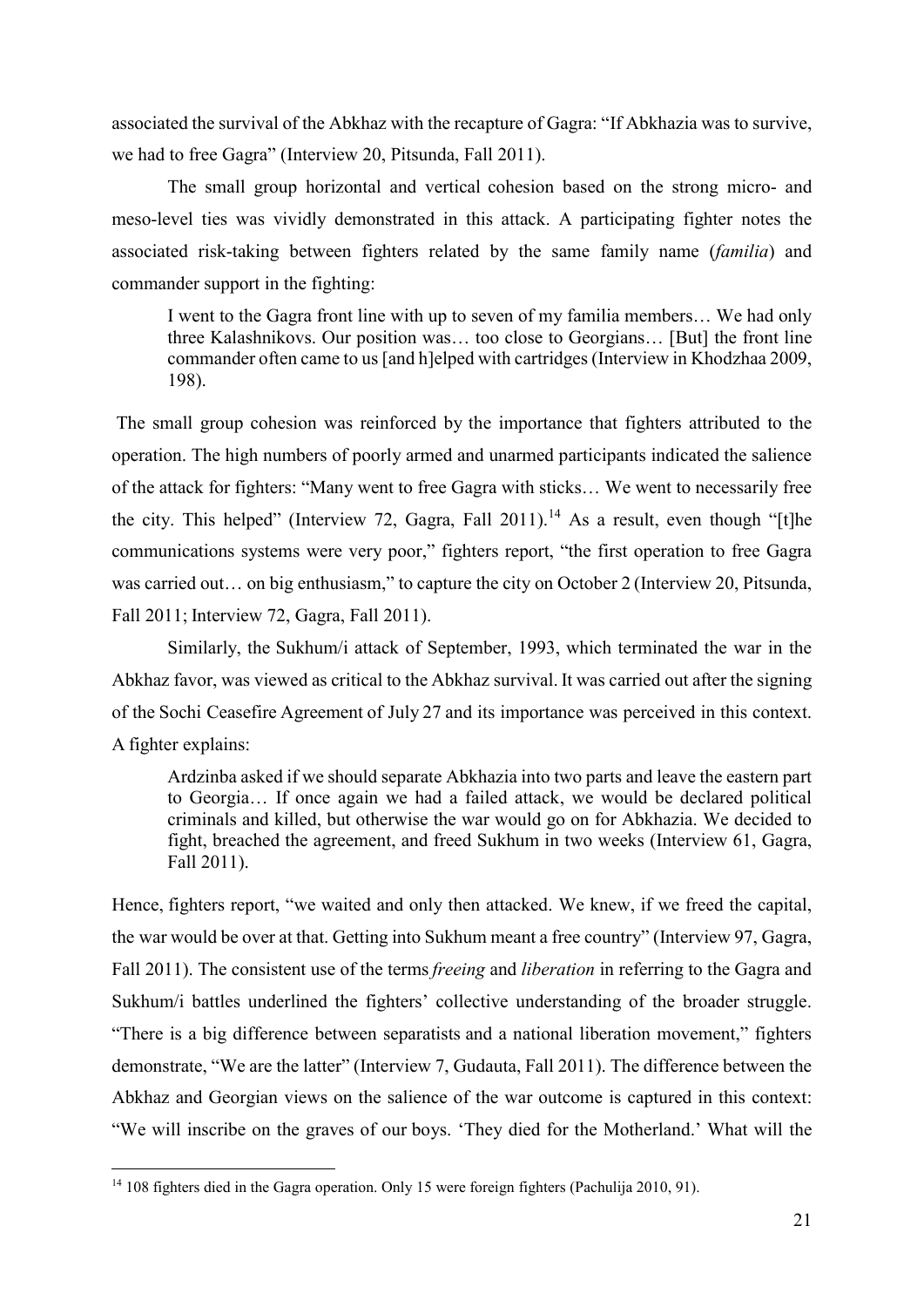Georgians write?" (Interview in Brojdo 2008, 71); "When a Georgian died, he did so for territorial integrity" (Interview 48, Pitsunda, Fall 2011).

#### **Conclusion**

This paper demonstrated that micro- and meso-level ties underlined cohesion in the fighter groups formed on the Abkhaz side at the beginning of the Georgian-Abkhaz war of 1992-1993. The strong, quotidian ties bonded fighters to one another in intimate ways that ensured reciprocity and shaped horizontal cohesion between them, while local community ties facilitated vertical cohesion with commanders, even if unstructured at the war onset. The Abkhaz army built during the war was based on these initial, cohesive groups of fighters.

Due to the necessities of warfare, fighters shifted between military units in the course of the war and the Abkhaz force experienced multiple failures, with significant casualties on the Abkhaz side. Despite these changes in the composition of military units and war-time losses, Abkhaz cohe-sion was maintained as the war progressed, especially in the small groups formed at the war onset. However, cohesion beyond the small group, or commitment to the broader struggle, was reinforced by the collective understandings of the conflict shaped through the history of the Georgian-Abkhaz relations. The fear of the potential Georgian victory and perceived necessity of the Abkhaz success in the war were related to the shared past characterized by the Georgianization of Abkhazia and expectations of continued Georgian dominance in Abkhazia in the event of the Abkhaz war loss.

This analysis has implications for the study of the internal dynamics of civil war. It suggests that most mobilization takes place in a social setting, but the insurgent organization is not the only setting involved in collective decisions to join the fighting and the development of cohesion among fighter groups. While the macro-organizational leadership was critical for the Abkhaz mobilization at the war onset, it was the micro- and meso-level ties within local communities that produced the initial, cohesive units. This stands in contrast to organizational theories of cohesion that prioritize insurgent leader ties to communities in explaining the evolution of armed groups (Staniland 2014).

Furthermore, the analysis challenges the view of cohesion as isolated from selfperceptions and underlying preferences (Kalyvas 2006). The process of the Abkhaz army formation indicates that in the conditions of ongoing fighting, when limited time and resources are available for the so-cialization of fighters into new military units, pre-existing conflict experiences shape commitment to the broader struggle. Future research should explore these sources of cohesion and look at the quotidian bases of insurgent organization survival and success, generalizing beyond Abkhazia to other civil war cases with power asymmetries.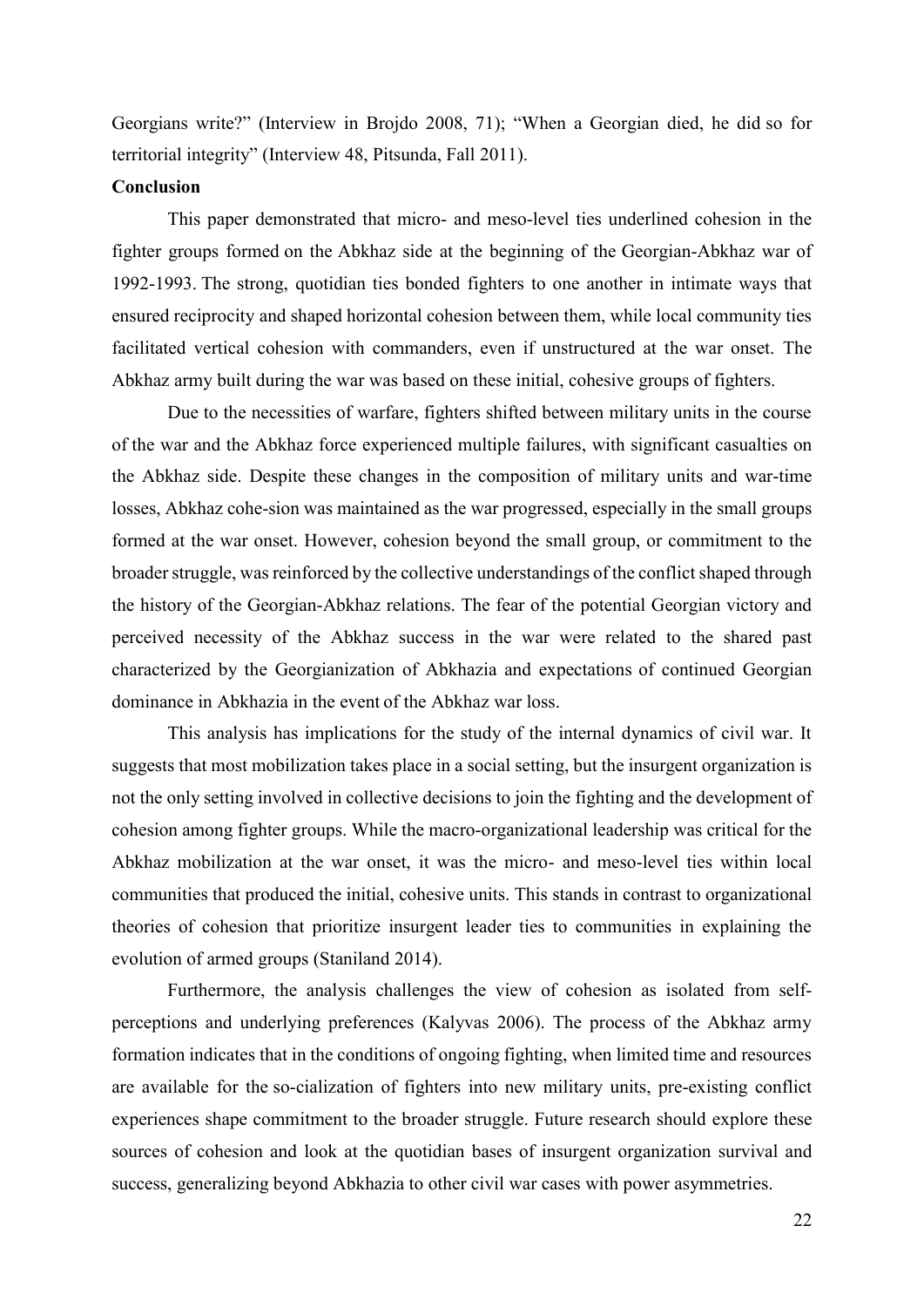#### Bibliography

- Arshba, Vladimir. 2002. "Stanovlenie Abhazskoj Armii. Svoboda, Nezavisimost', Procvetanie: 'V Edinstve - Nasha Sila!'" In *Sbornik Materialov Respublikanskoj Konferencii, Posvjashhennoj 9-Letiju Pobedy Naroda Abhazii*. Suhum: Dom pechati.
- Baev, Pavel. 2003. "Civil Wars in Georgia: Corruption Breeds Violence." In *Potentials of Disorder: Explaining Conflict and Stability in the Caucasus and in the Former Yugoslavia*, eds. Christoph Zürcher and Jan Koehler. Manchester: Manchester University Press, 127-44.
- Bakke, Kristin M., Kathleen Gallagher Cunningham, and Lee J. M. Seymour. 2012. "*A Plague of Initials*: *Fragmentation*, *Cohesion, and Infighting in Civil Wars*." *Perspectives on Politics* 10 (2): 265-83.
- Baczko, Adam, Gilles Dorronsoro and Arthur Quesnay. 2016. *Syrie: Anatomie d'une Guerre Civile*. Paris: CNRS Editions.
- Beissinger, Mark R. 2002. *Nationalist Mobilization and the Collapse of the Soviet State*. Cambridge: Cambridge University Press.
- Billingsley, Dodge. 2013. "*Military Aspects of the War*. *The Battle for Gagra* (The Turning-Point)." In *The Abkhazians: A Handbook*, ed. George Hewitt. New York: Routledge, 147- 56.
- Brojdo, Anna. 2008. *Projavlenija Jetnopsihologicheskih Osobennostej Abhazov v Hode Otechestvennoj Vojny Naroda Abhazii 1992-1993 Godov*. Moskva: RGTEU.
- Chirikba, Viacheslav. 1998. "*The Georgian*-*Abkhazian Conflict: In Search* of *Ways out."* In *Georgians and Abkhazians: The Search for a Peace Settlement*, eds. Bruno Coppieters, Ghia Nodia, and Yuri Anchabadze. Köln: Bundesinstitut für Ostwissenschaftliche und Internationale Studien, 45-55.
- Christia, Fotini. 2012. *Alliance Formation in Civil Wars*. Cambridge: Cambridge University Press
- Chumalov, Mikhail. Ed. 1995. *Abhazskij Uzel: Dokumenty i Materialy po Jetnicheskomu Konfliktu v Abhazii. II: Narodnyj Forum Abhazii "Ajdgylara" i ego Sojuzniki (1989 - 1990 gg)*. Moskva: Institut jetnologii i antropologii RAN.
- Cohen, Dara K. 2013. "Explaining Rape during Civil War: Cross-National Evidence (1980- 2009)." *American Political Science Review* 107 (3): 461-77.
- Coppieters, Bruno. 2000. "Western Security Policies and the Georgian-Abkhazian Conflict." In *Federal Practice: Exploring Alternatives for Georgia and Abkhazia*, eds. Bruno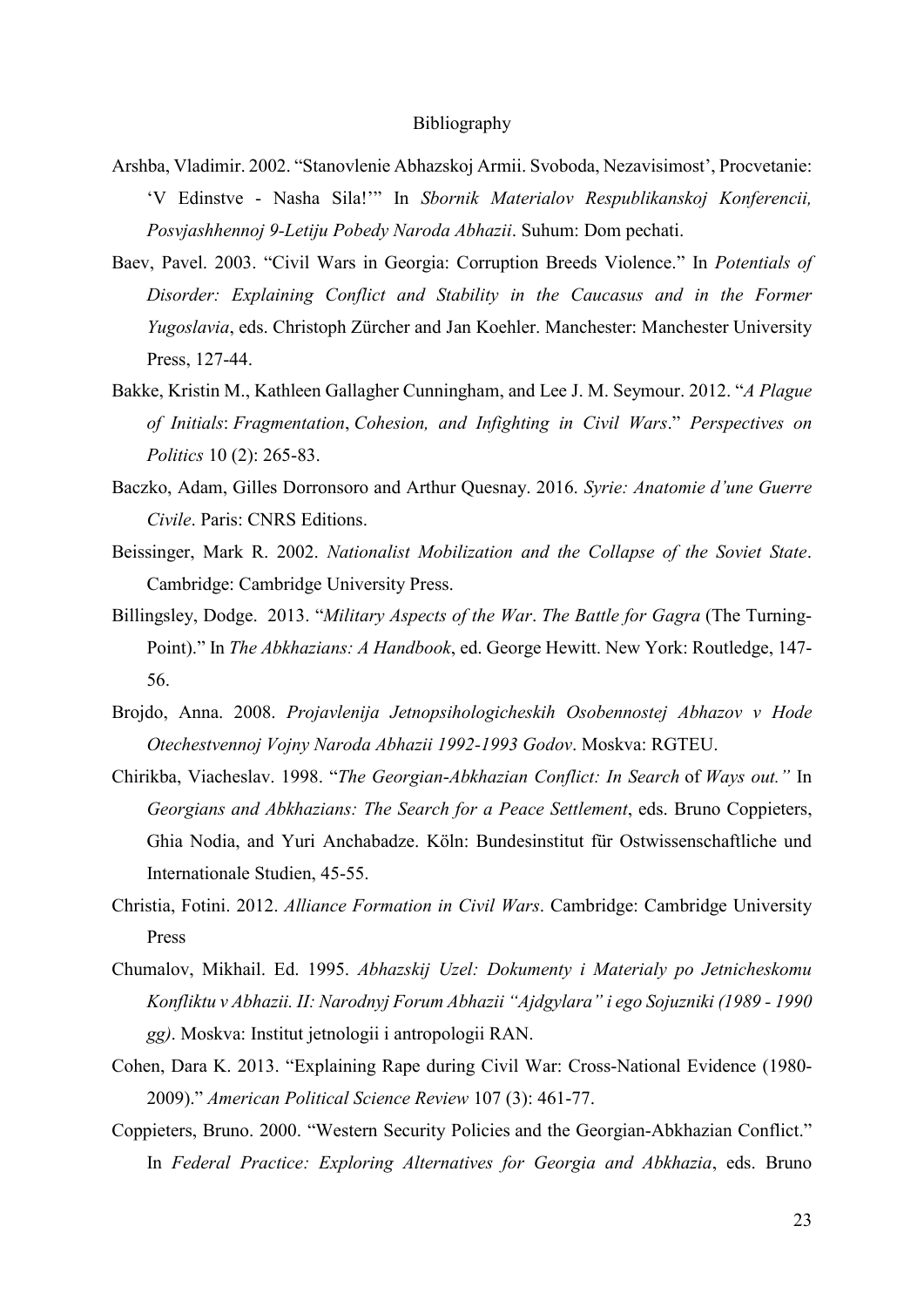Coppieters, David Darchiashvili, and Natella Akaba. Brussels: VUB University Press, 21- 58

- Cunningham, Kathleen Gallagher, Kristin M. Bakke and Lee J. M. Seymour. 2012. "Shirts Today, Skins Tomorrow: Dual Contests and the Effects of Fragmentation in Self-Determination Disputes." *Journal of Conflict Resolution* 56 (1): 67-93.
- Darchiashvili, David. 2003. "Power Structures in Georgia." In *Building democracy in Georgia: Power Structures, the Weak State Syndrome and Corruption in Georgia, International Institute for Democracy and Electoral Assistance*. Discussion Paper 5, eds. David Darchiashvili and Ghia Nodia. Stockholm: International Institute for Democracy and Electoral Assistance, 8-15.
- Davenport, Christian, David A. Armstrong II, and Mark I. Lichbach. 2008. "From Mountains to Movements: Dissent, Repression and Escalation to Civil War." Unpublished Manuscript.
- Driscoll, Jesse. 2015. *Warlords and Coalition Politics in Post-Soviet States*. Cambridge: Cambridge University Press.
- Finkel, Evgeny. 2015. "The Phoenix Effect of State Repression: Jewish Resistance during the Holocaust." *American Political Science Review* 109 (2):339-53.
- Fujii, Lee Ann. 2009. *Killing Neighbors: Webs of Violence in Rwanda*. Ithaca: Cornell University Press.
- \_\_\_\_\_\_\_\_. 2012. "Research Ethics 101: Dilemmas and Responsibilities." *PS: Political Science and Politics* 45 (4): 717-23.
- Gates, Scott. 2002. "Recruitment and Allegiance: The Microfoundations of Rebellion." *Journal of Conflict Resolution* 46 (1): 111-30.
- Gould, Roger V. 1993. "Trade Cohesion, Class Unity, and Urban Insurrection: Artisanal Activism in the Paris Commune." *American Journal of Sociology* 98 (4): 721-54.
- Granovetter, Mark S. 1973. "The Strength of Weak Ties." *American Journal of Sociology* 78 (6): 1360-80.
- Henderson, Wm. Darryl. 1985. *Cohesion: The Human Element in Combat*. Washington, D.C.: National Defense University Press.
- Hewitt, George B. 1996. "Abkhazia: A Problem of Identity and Ownership." In *Transcaucasian Boundaries*, eds. John F. R. Wright, Suzanne Goldenberg, and Richard N. Schofield. London: UCL Press, 190-226.
- Johnston, Patrick. 2008. "The Geography of Insurgent Organization and its Consequences for Civil Wars: Evidence from Liberia and Sierra Leone." *Security Studies* 17 (1): 107-37.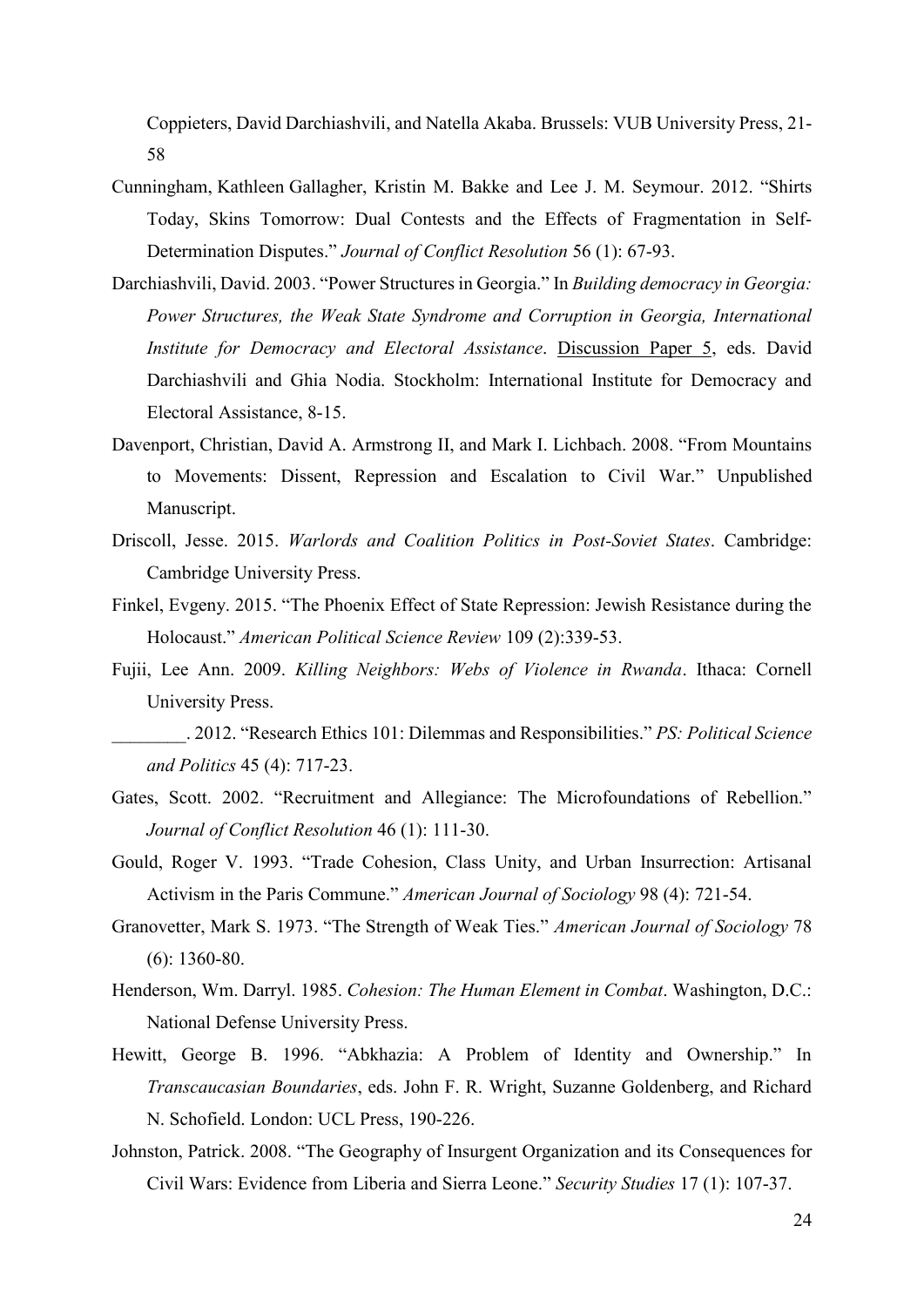- Kalyvas, Stathis N. 2006. *The Logic of Violence in Civil War*. Cambridge: Cambridge University Press.
- Kalyvas, Stathis, and Laia Balcells. 2010. "International System and Technologies of Rebellion: How the End of the Cold War Shaped Internal Conflict." *American Political Science Review* 104 (93): 415-29.
- Kenny, Paul D. 2010. "Structural Integrity and Cohesion in Insurgent Organizations: Evidence from Protracted Conflicts in Ireland and Burma." *International Studies Review* 12: 533- 55.
- Khodzhaa, Ruslan. 2003. *Put' Bessmertija. Abhazija. Otechestvennaja Vojna 1992-1993 Gg*. Suhum: Alasharbaga.

\_\_\_\_\_\_\_\_. 2009. *Put' k Pobede*. Suhum: Alasharbaga.

- Lezhava, Grigorij. 1999. *Abhazija: Anatomija Mezhnacional'noj Naprjazhennosti*. Moskva: CIMO.
- McLauchlin, Theodore. 2015. "Desertion and Collective Action in Civil Wars." *International Studies Quarterly* 59, 669-79.
- Malet, David. 2013. *Foreign Fighters: Transnational Identity in Civil Conflicts*. New York: Oxford University Press.
- Moody, James, and Douglas R. White. 2003. "Structural Cohesion and Embeddedness: A Hierarchical Concept of Social Groups." *American Sociological Review* 68 (1): 103-27.
- Pachulija, Valiko. 2010. *Gruzino-Abhazskaja Vojna 1992-1993 Gg. Boevye Dejstvija.* Suhum: Alasharbaga.
- Parkinson, Sarah E. 2013. "Organizing Rebellion: Rethinking High-Risk Mobilization and Social Networks in War." *American Political Science Review* 107 (3): 418-32.
- Pearlman, Wendy. 2011. *Violence, Nonviolence, and the Palestinian National Movement*. New York: Cambridge University Press.
- Petersen, Roger D. 2001. *Resistance and Rebellion: Lessons from Eastern Europe*. New York: Cambridge University Press.
- Sagarija, Badzhgur. Ed. 2002. *Vazhnaja Veha v Istorii Abhazii. X Sessija Verhovnogo Soveta Odinnadcatogo Sozyva i Prinjatie Deklaracii o Suverenitete Abhazii 25 Avgusta 1990 g. Sbornik Dokumentov i Materialov*. Suhum: Dom pechati.
- Shils, Edward A., and Morris Janowitz. 1948. "Cohesion and Disintegration in the Wehrmacht in World War II." *The Public Opinion Quarterly* 12 (2): 280-315.
- Siebold, Guy L. 2007. "The Essence of Military Group Cohesion." *Armed Forces & Society* 33 (2): 286-95.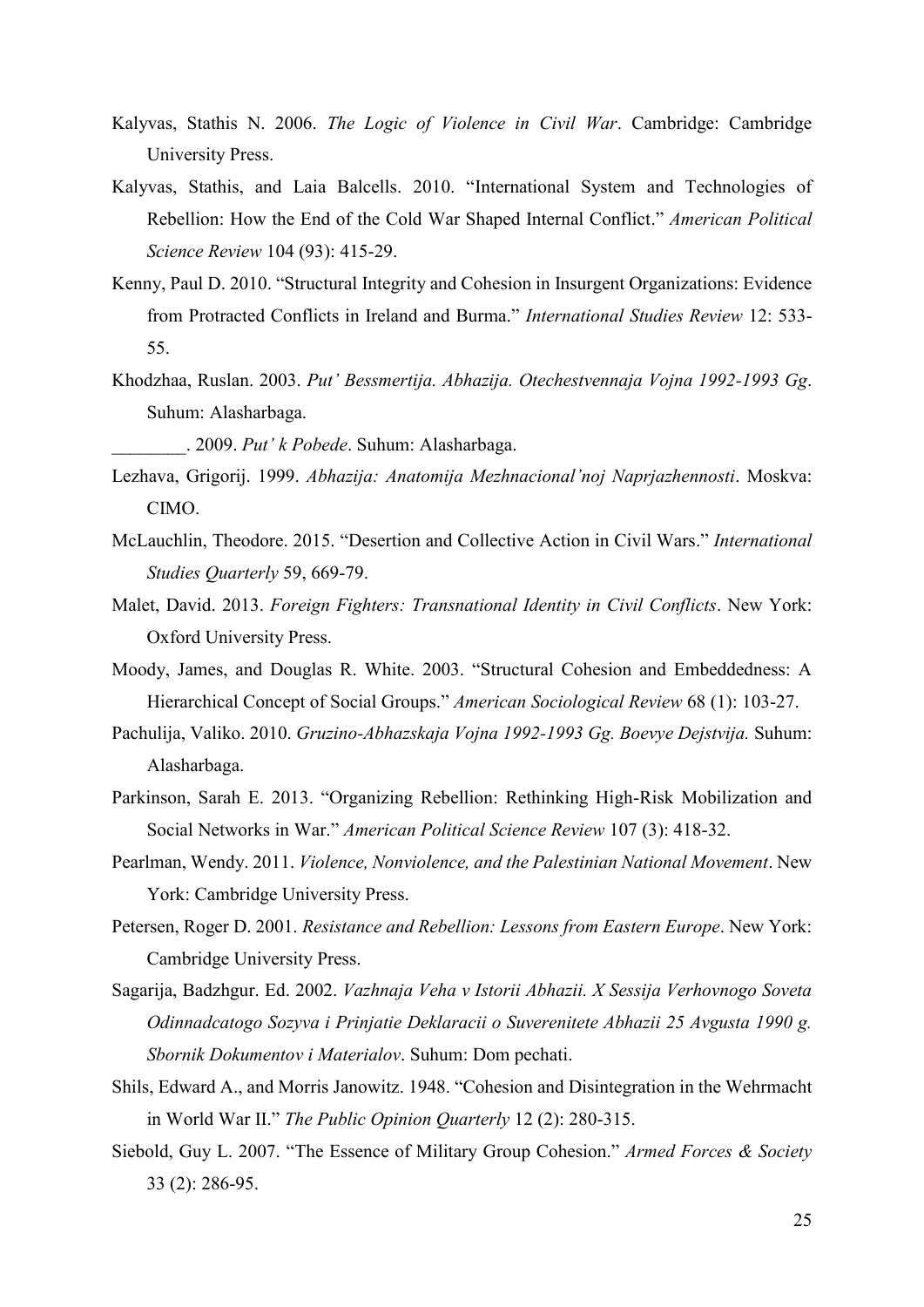- Siebold, Guy L. 2011. "Key Questions and Challenges to the Standard Model of Military Group Cohesion." *Armed Forces & Society* 37 (3): 448-68.
- Staniland, Paul. 2014. *Networks of Rebellion: Explaining Insurgent Cohesion and Collapse*. Ithaca: Cornell University Press.
- Arreguín-Toft, Ivan. 2005. *How the Weak Win Wars: A Theory of Asymmetric Conflict*. Cambridge: Cambridge University Press.
- Trenin, Dmitri. 1996. "Russia's Security Interests and Policies in the Caucasus Region." In *Contested Borders in the Caucasus*, ed. Bruno Coppieters. Brussels: VUB University Press, ch. 3.
- Trier, Tom, Hedvig Lohm, and David Szakonyi. 2010. *Under Siege: Inter-Ethnic Relations in Abkhazia*. New York: Columbia University Press.
- Volhonskij, Mikhail, Vladimir Zaharov, and Nikolaj Silaev. Eds. 2008. *Konflikty v Abhazii i Juzhnoj Osetii: Dokumenty 1989-2006 gg*. Moskva: Russkaja panorama.
- Weinstein, Jeremy M. 2007. *Inside Rebellion: The Politics of Insurgent Violence*. New York: Cambridge University Press.
- Wood, Elisabeth J. 2003. *Insurgent Collective Action and Civil War in El Salvador*. Cambridge: Cambridge University Press.

\_\_\_\_\_\_\_\_. 2006. "The Ethical Challenges of Field Research in Conflict Zones." *Qualitative Sociology* 29 (1): 272-86.

- \_\_\_\_\_\_\_\_. 2008. "The Social Processes of Civil War: The Wartime Transformation of Social Networks." *Annual Review of Political Science* 11 (1): 539-61.
- Zantaria, Vladimir. 2008. *Slovo o Pervom Prezidente. Dokumental'no-Publicisticheskij Ocherk. Razmyshlenija Sovremennikov. Stihi*. Suhum: Aruaa.
- Zürcher, Christoph. 2007. *The Post-Soviet Wars: Rebellion, Ethnic Conflict, and Nationhood in the Caucasus*. New York: New York University Press
- Zürcher, Christoph, Pavel Baev, and Jan Koehler. 2005. "Civil Wars in the Caucasus." In *Understanding Civil War: Evidence and Analysis*, 2<sup>nd</sup> ed., eds. Paul Collier and Nicholas Sambanis. Washington: World Bank, 259-98.
- Zverev, Alexei. 1996. "Ethnic Conflicts in the Caucasus 1988-1994." In *Contested Borders in the Caucasus*, ed. Bruno Coppieters. Brussels: VUB University Press. http://poli.vub.ac.be/publi/ContBorders/eng/ch0101.htm (Accessed April 1, 2015).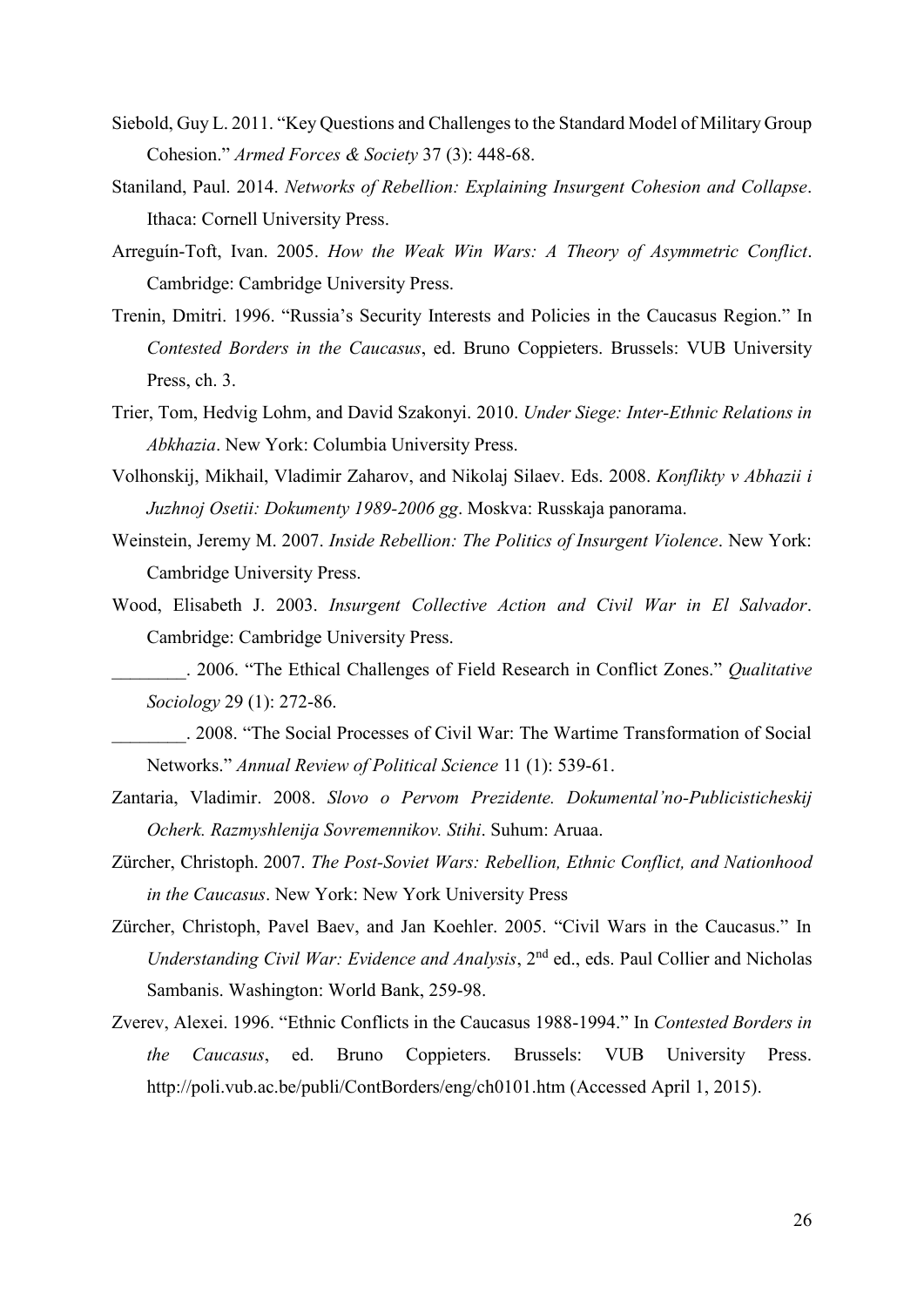### Appendices

|                       |                 |                      | Total <sup>15</sup>      | Percentage |
|-----------------------|-----------------|----------------------|--------------------------|------------|
|                       |                 |                      |                          | (rounded)  |
|                       | Gender          | Male                 | 99                       | 70%        |
|                       |                 | Female               | 43                       | 30%        |
|                       | Self-identified | Abkhaz               | 127                      | 90%        |
|                       |                 | Other                | 15                       | 10%        |
|                       |                 | $50$                 | 72                       | 51%        |
| General information   | Age             | $>50$                | 70                       | 49%        |
|                       |                 | Eastern mobilization | 45                       | 32%        |
|                       | Location        | Sukhum/i             | 45                       | 32%        |
|                       |                 | Western mobilization | 97                       | 68%        |
|                       |                 | Gagra                | 42                       | 28%        |
|                       |                 | Pitsunda             | 36                       | 26%        |
|                       |                 | Gudauta              | 19                       | 14%        |
|                       |                 | <b>State</b>         | 29                       | 20%        |
| Pre-war               | Occupation      | Non-state            | 113                      | 80%        |
|                       |                 | Organized            | 45                       | 32%        |
|                       | Mobilization    | Spontaneous          | 43                       | 30%        |
|                       |                 | None                 | 54                       | 38%        |
|                       |                 | Organized            | 14                       | 10%        |
|                       |                 | Combat               | 13                       | 9%         |
| War-time mobilization |                 | Male                 | 13                       | 9%         |
|                       |                 | Female               |                          |            |
|                       |                 | Support              | $\mathbf{1}$             | $1\%$      |
|                       | Fighters        | Male                 | $\mathbf{1}$             | $1\%$      |
|                       |                 | Female               | $\overline{\phantom{0}}$ |            |
|                       |                 | Spontaneous          | 69                       | 48%        |
|                       |                 | Combat               | 50                       | 35%        |
|                       |                 | Male                 | 50                       | 35%        |

Appendix 1. Summary of Primary Interview Data: Abkhazia

<sup>&</sup>lt;sup>15</sup> Calculated based on 142 respondents in 150 interviews.